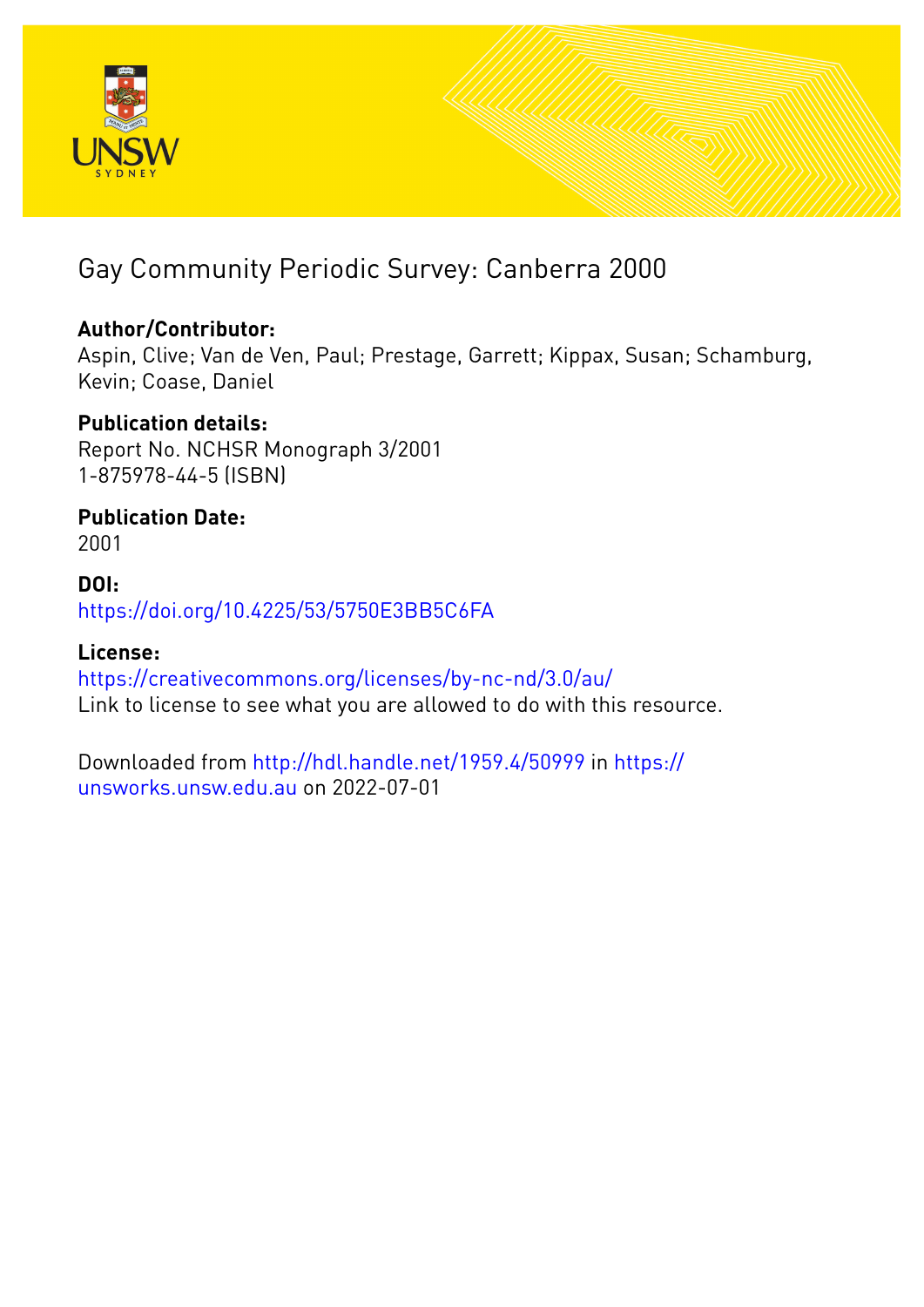# **C SUNIC** Π  $\mathbf{d}$ munoe Ken

CANBERRA 200

**Clive ASPIN** Paul VAN DE VEN **Garrett PRESTAGE** Susan KIPPAX **Kevin SCHAMBURG** Daniel COASE



NATIONAL CENTRE IN HIV SOCIAL RESEARCH

NATIONAL CENTRE IN HIV EPIDEMIOLOGY AND **CLINICAL RESEARCH** 

AIDS ACTION COUNCIL OF THE ACT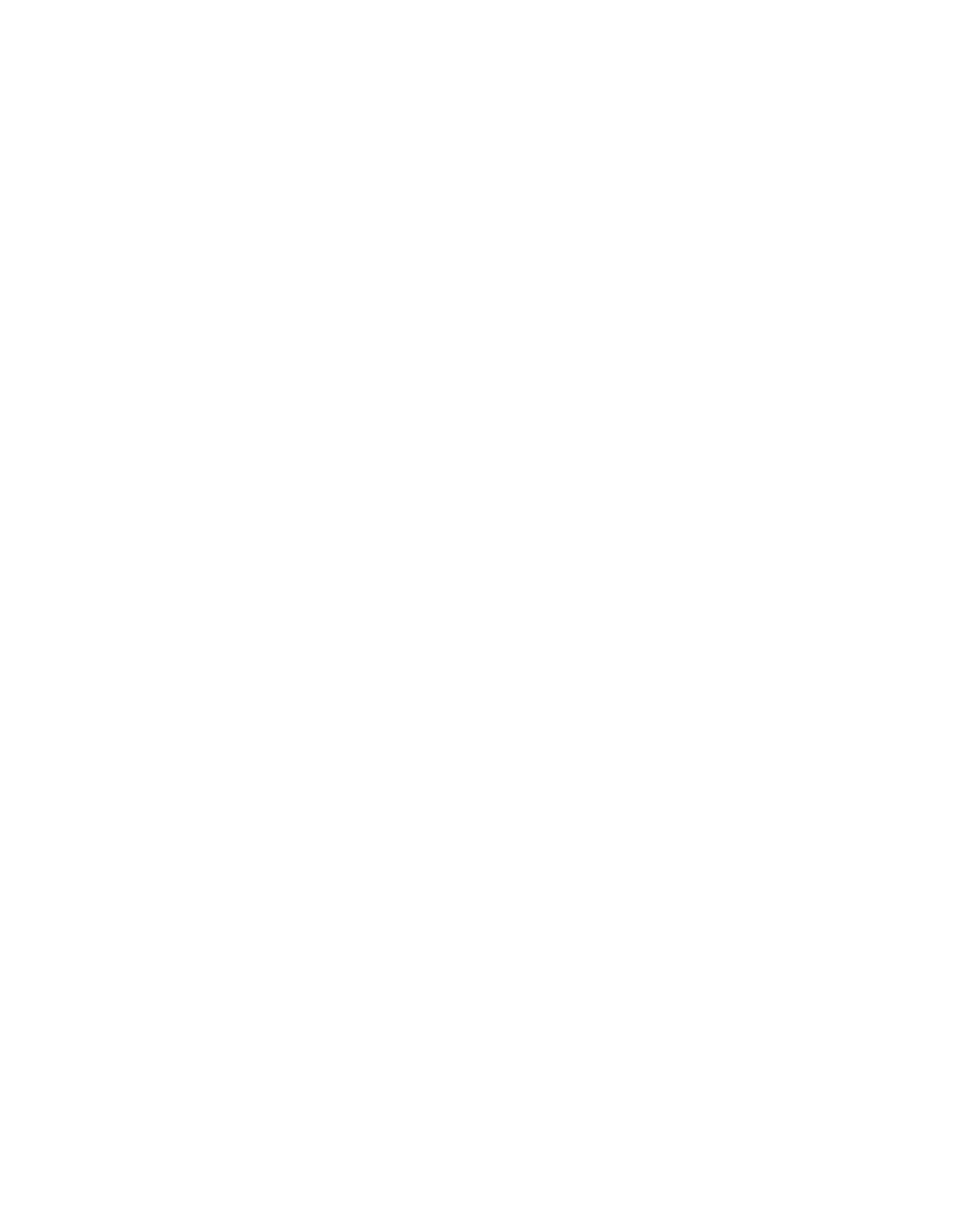## gay community periodic survey CANBERRA 2000

Clive ASPIN<sup>1</sup> Paul VAN DE VEN<sup>1</sup> Garrett PRESTAGE<sup>2</sup> Susan KIPPAX<sup>1</sup> Kevin SCHAMBURG<sup>3</sup> Daniel COASE<sup>3</sup>

<sup>1</sup> NATIONAL CENTRE IN HIV SOCIAL RESEARCH <sup>2</sup> NATIONAL CENTRE IN HIV EPIDEMIOLOGY AND CLINICAL RESEARCH <sup>3</sup> AIDS ACTION COUNCIL OF THE ACT

#### Monograph 3/2001

National Centre in HIV Social Research Faculty of Arts and Social Sciences The University of New South Wales

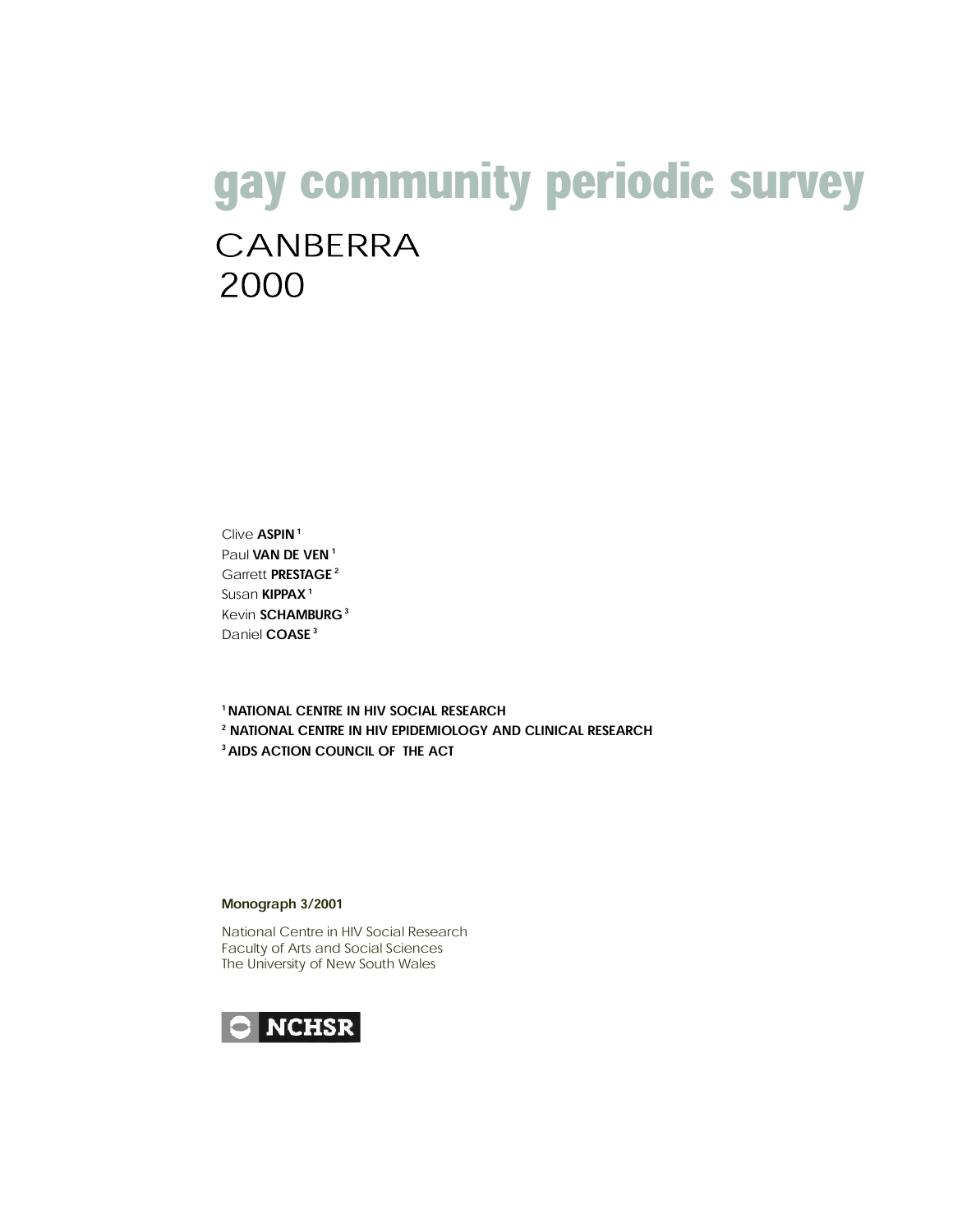Copies of this monograph or any other publications from this project may be obtained by contacting :

#### National Centre in HIV Social Research

Level 2, Webster Building The University of New South Wales Sydney NSW 2052 AUSTRALIA Telephone (61 2) 9385 6776 Fax  $(61 2)$  9385 6455  $nchsr@unsw.edu.au$ www.arts.unsw.edu.au/nchsr/

<sup>©</sup> National Centre in HIV Social Research 2001 ISBN 1-875978-44-5

The National Centre in HIV Social Research is funded by the Commonwealth Department of Health and Aged Care through the Australian National Council on AIDS, Hepatitis C and Related Diseases (ANCAHRD) and is affiliated with the Faculty of Arts & Social Sciences at The University of New South Wales.

#### Suggested citation:

Aspin, C., Van de Ven, P., Prestage, G., Kippax, S., Schamburg, K., & Coase, D. (2001). *Gay Community Periodic Survey: Canberra 2000* (Monograph 3/2001). Sydney: National Centre in HIV Social Research, The University of New South Wales. http://doi.org/10.4225/53/5750E3BB5C6FA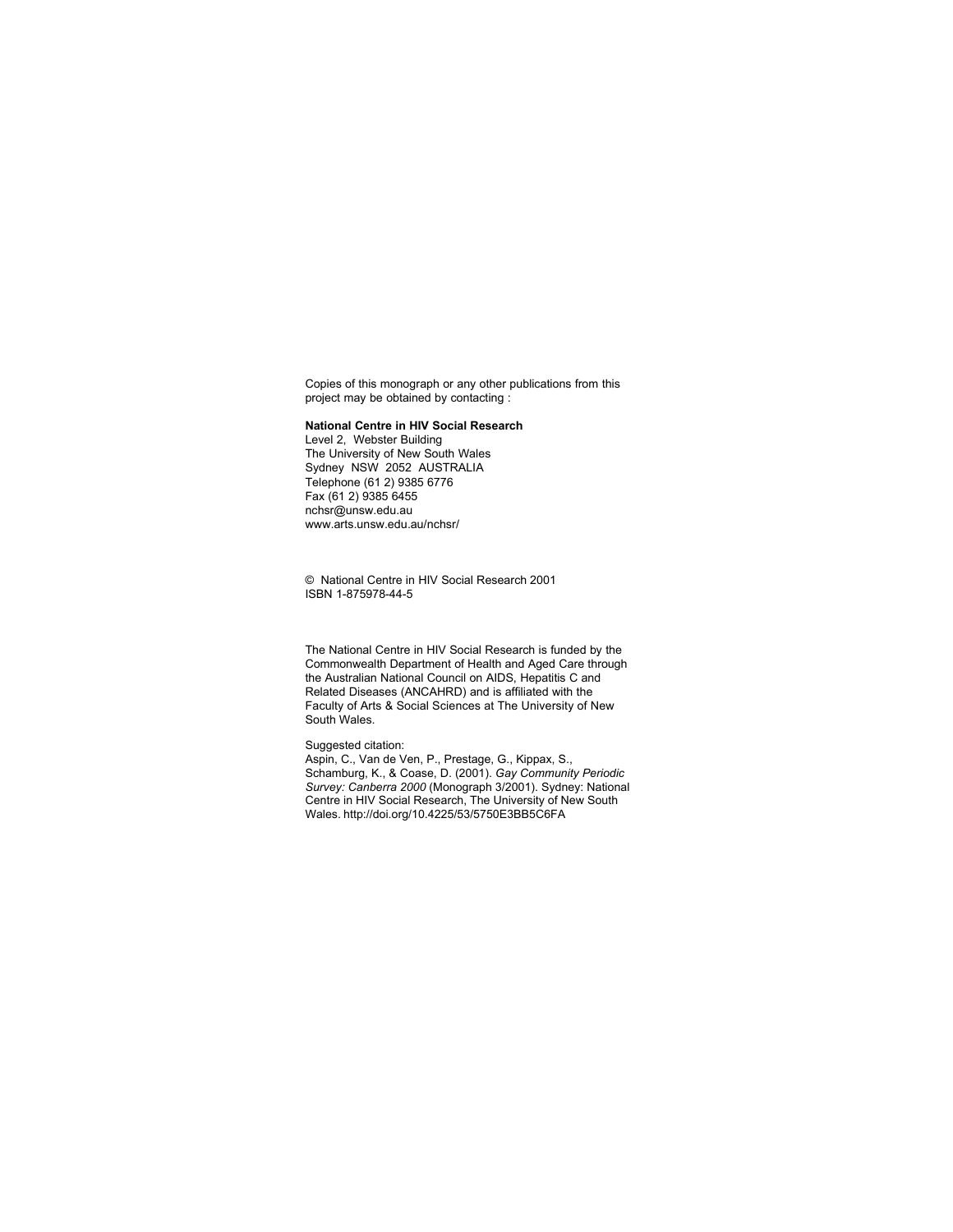## **CONTENTS**

| Acknowledgements                                                 | Ϊİ  |
|------------------------------------------------------------------|-----|
| List of Tables                                                   | iii |
| <b>DESCRIPTION OF THE STUDY</b>                                  | 1   |
| <b>SAMPLE AND RECRUITMENT</b>                                    | 2   |
| <b>DEMOGRAPHIC PROFILE</b>                                       | 3   |
| Age                                                              | 3   |
| Ethnicity                                                        | 3   |
| Occupation                                                       | 4   |
| Sexual relationships with women                                  | 4   |
| Sexual relationships with men                                    | 5   |
| <b>ASSOCIATION WITH GAY COMMUNITY</b>                            | 6   |
| Sexual identity                                                  | 6   |
| Gay community involvement                                        | 6   |
| <b>HIV TESTING</b>                                               | 8   |
| Time since most recent HIV antibody test                         | 8   |
| <b>Combination therapies</b>                                     | 8   |
| Regular partner's HIV status                                     | 9   |
| <b>SEXUAL PRACTICE AND 'SAFE SEX'</b>                            | 10  |
| Looking for sexual partners                                      | 10  |
| Sexual behaviour between men                                     | 10  |
| Overview of sexual practices with regular and casual<br>partners | 11  |
| Sex with regular male partners                                   | 12  |
| Condom use                                                       | 12  |
| Agreements                                                       | 14  |
| Sex with casual male partners                                    | 14  |
| Condom use                                                       | 14  |
| Serostatus                                                       | 15  |
| STIS AND SOURCES OF INFORMATION                                  | 17  |
| Sexually transmissible infections                                | 17  |
| <b>DISCUSSION</b>                                                | 18  |
| <b>REFERENCES</b>                                                | 20  |
| <b>QUESTIONNAIRE</b>                                             | 21  |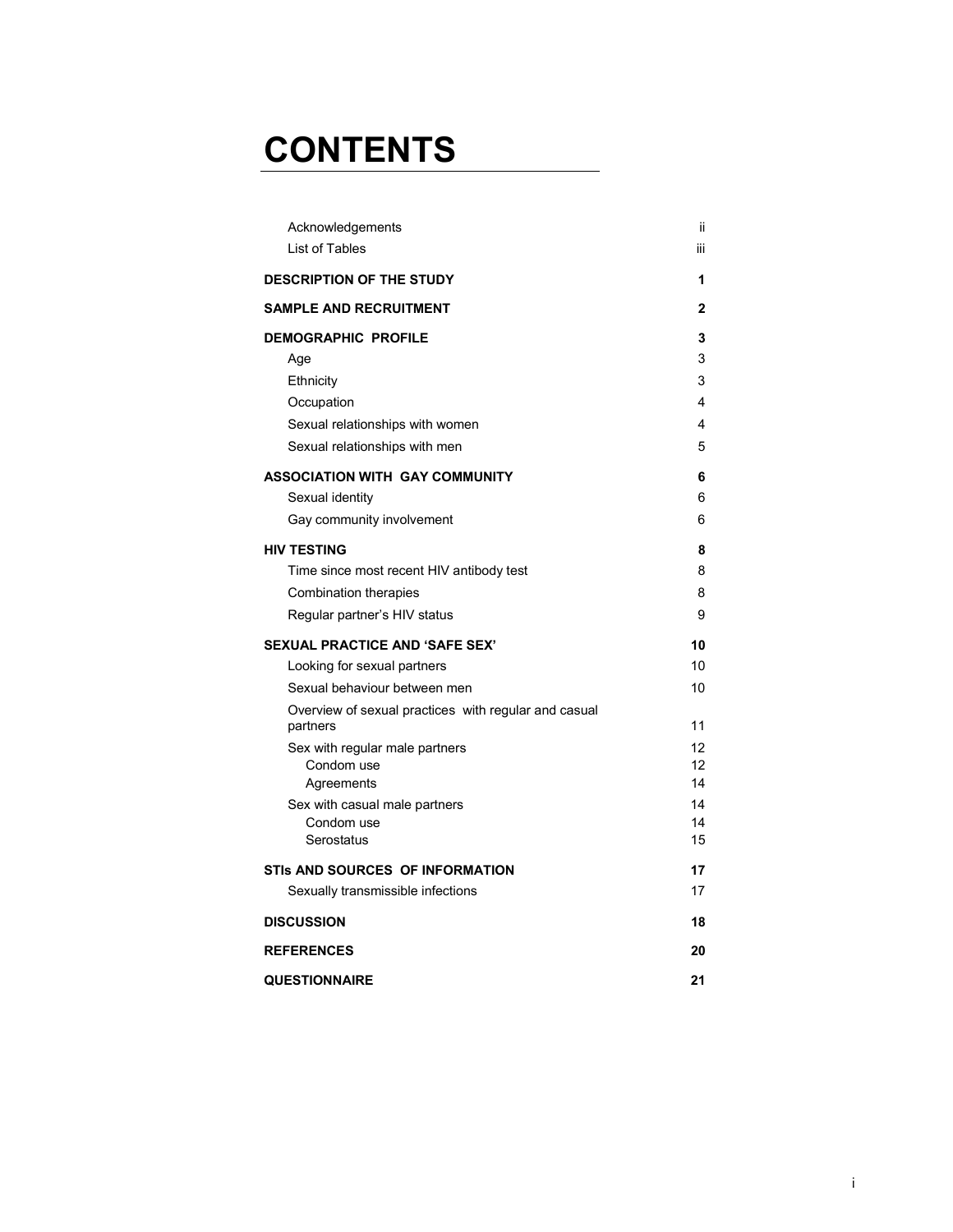#### ACKNOWLEDGEMENTS

We acknowledge the following individuals and organisations for their contributions to the success of this project.

#### **FUNDING**

AIDS Action Council of the ACT, ACT Department of Health and Community Care

#### AIDS ACTION COUNCIL OF THE ACT

Daniel Coase, Kevin Schamburg and staff

#### RECRUITMENT

Tony Blattman, Olga Gorgonzola, John Guppy, Stephen Lawton, Peter Lockey, Paul McCartney, Ian Rankin, Joey Tabone

#### NATIONAL CENTRE IN HIV SOCIAL RESEARCH

Sahar Behman, June Crawford, Limin Mao, Patrick Rawstorne

#### NATIONAL CENTRE IN HIV EPIDEMIOLOGY AND CLINICAL RESEARCH

Andrew Grulich, John Kaldor

#### **SURVEY PARTICIPANTS**

The 350 men who donated their time to ensure that the study was fully inclusive of their particular circumstances.

#### RECRUITMENT SITES

The management and staff of the various recruitment sites who assisted in the administration of the survey and gave generous permission for the survey to be administered at their site.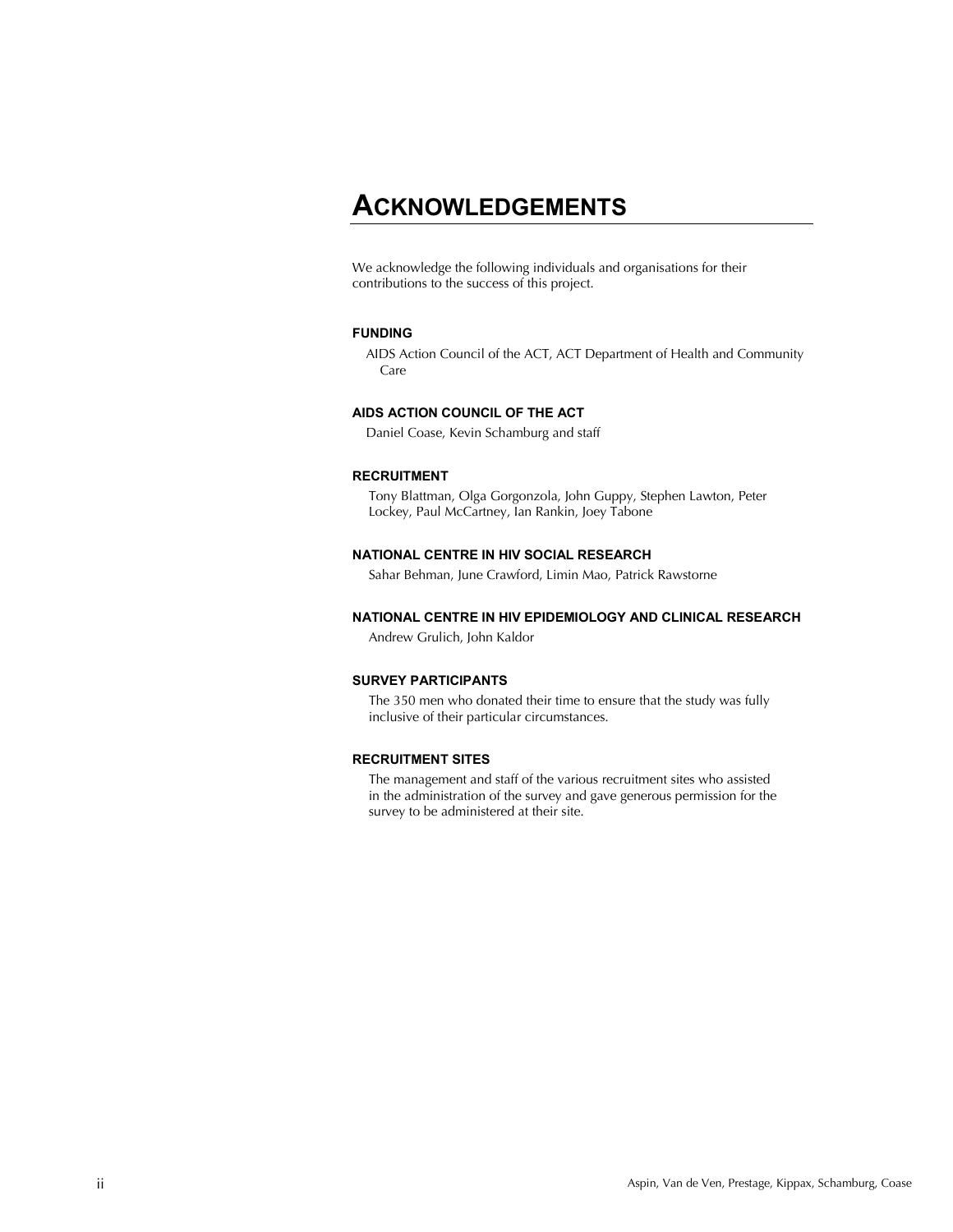## **LIST OF TABLES**

| Table 1:    |                                                               |
|-------------|---------------------------------------------------------------|
| Table 2:    |                                                               |
| Table 3:    |                                                               |
| Table 4:    |                                                               |
| Table 5:    |                                                               |
| Table 6:    |                                                               |
| Table 7:    |                                                               |
| Table 8:    |                                                               |
| Table 9:    |                                                               |
| Table 10:   |                                                               |
| Table 11:   |                                                               |
| Table 12:   |                                                               |
| Table $13:$ |                                                               |
| Table 14 :  |                                                               |
| Table 15:   |                                                               |
| Table 16:   |                                                               |
| Table 17:   |                                                               |
| Table 18:   |                                                               |
| Table 19:   | Reported sex with male partners in previous six months by     |
| Table 20:   |                                                               |
| Table 21:   |                                                               |
| Table 22:   |                                                               |
| Table 23:   |                                                               |
| Table 24 :  |                                                               |
| Table 25:   | Condom use and match of HIV serostatus in regular             |
| Table 26:   | Agreements with regular male partners about sex within        |
|             |                                                               |
| Table 27:   | Agreements with regular male partners about sex outside       |
| Table 28 :  |                                                               |
| Table 29:   |                                                               |
| Table 30:   |                                                               |
| Table 31:   | Casual partners' disclosure of serostatus to participants  16 |
| Table 32:   |                                                               |
| Table 33:   |                                                               |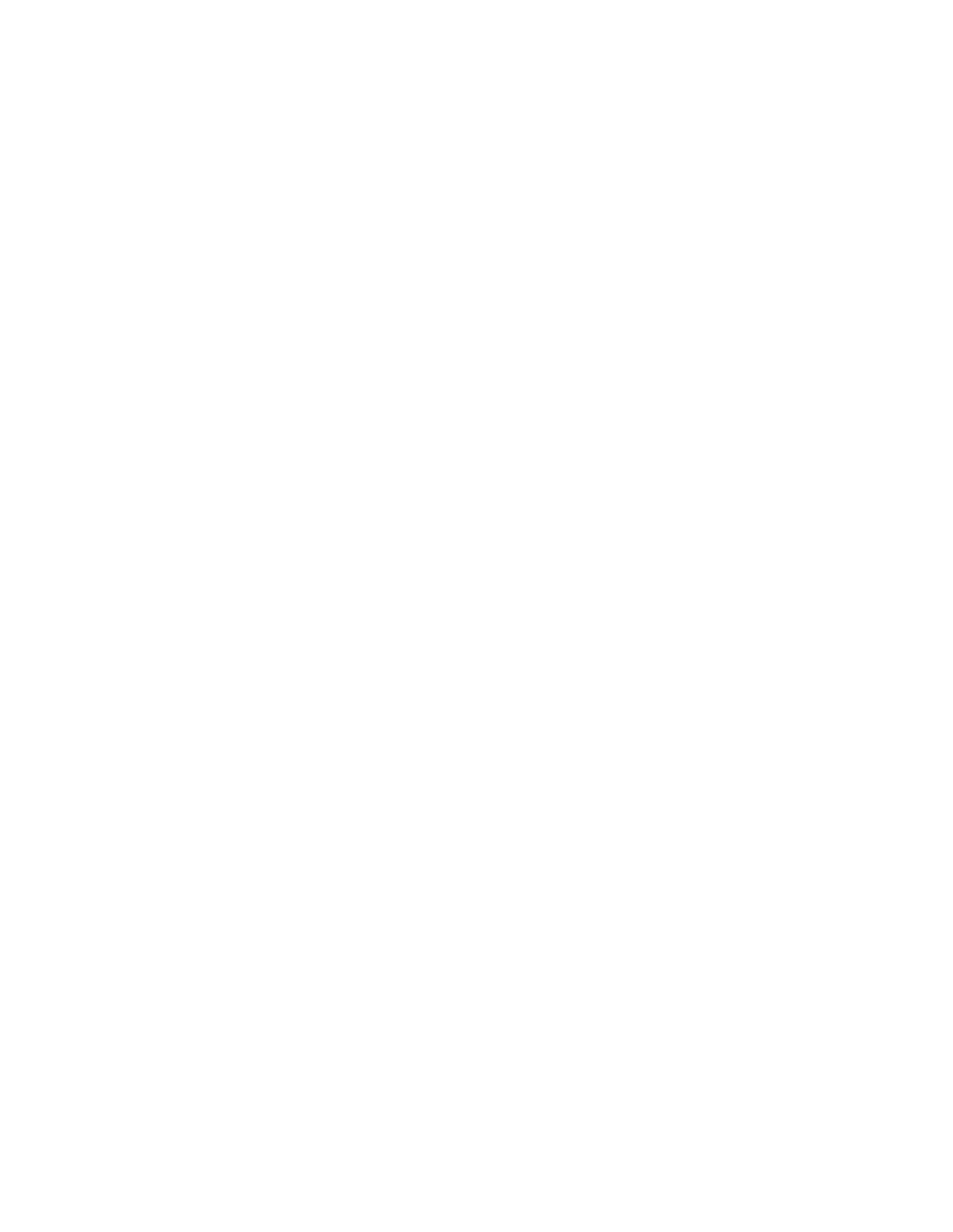## Description of the Study

The Canberra Gay Community Periodic Survey is a cross-sectional survey of gay and homosexually active men recruited through a range of gay community events in Canberra. The project was funded by the ACT Health Department and the AIDS Action Council of the ACT. The Periodic Survey provides a snapshot of sexual and HIV-related practices among gay and homosexually active men. This is the first survey to be conducted in Canberra and, as such, it will provide a useful measure against which to measure changes over time. The survey was conducted in November 2000 and these data can be compared with those obtained from gay community surveys conducted in other cities.

The major aim of the Survey is to provide data on levels of safe and unsafe sexual practice in a broad cross-sectional sample of gay and homosexually active men. With this in mind, men were recruited from a number of gay community events. In 2000, four such events were used for recruitment: Fair Day, one gay community site and two gay community events. Trained volunteer recruiters were used.

The questionnaire that was used is attached to this report. It is a short, selfadministered instrument that typically takes five to ten minutes to complete. Questions focus on anal intercourse and oral sex, the use of condoms, the nature of sexual relationships, HIV testing and serostatus, aspects of social attachment to gay community, and a range of demographic items including sexual identity, age, education, occupation and ethnicity.

This report describes the data from the initial Canberra Gay Community Periodic Survey. More detailed analysis of the data will continue and will be disseminated as it is completed. As with any data analysis, further examination may necessitate minor reinterpretation of the findings.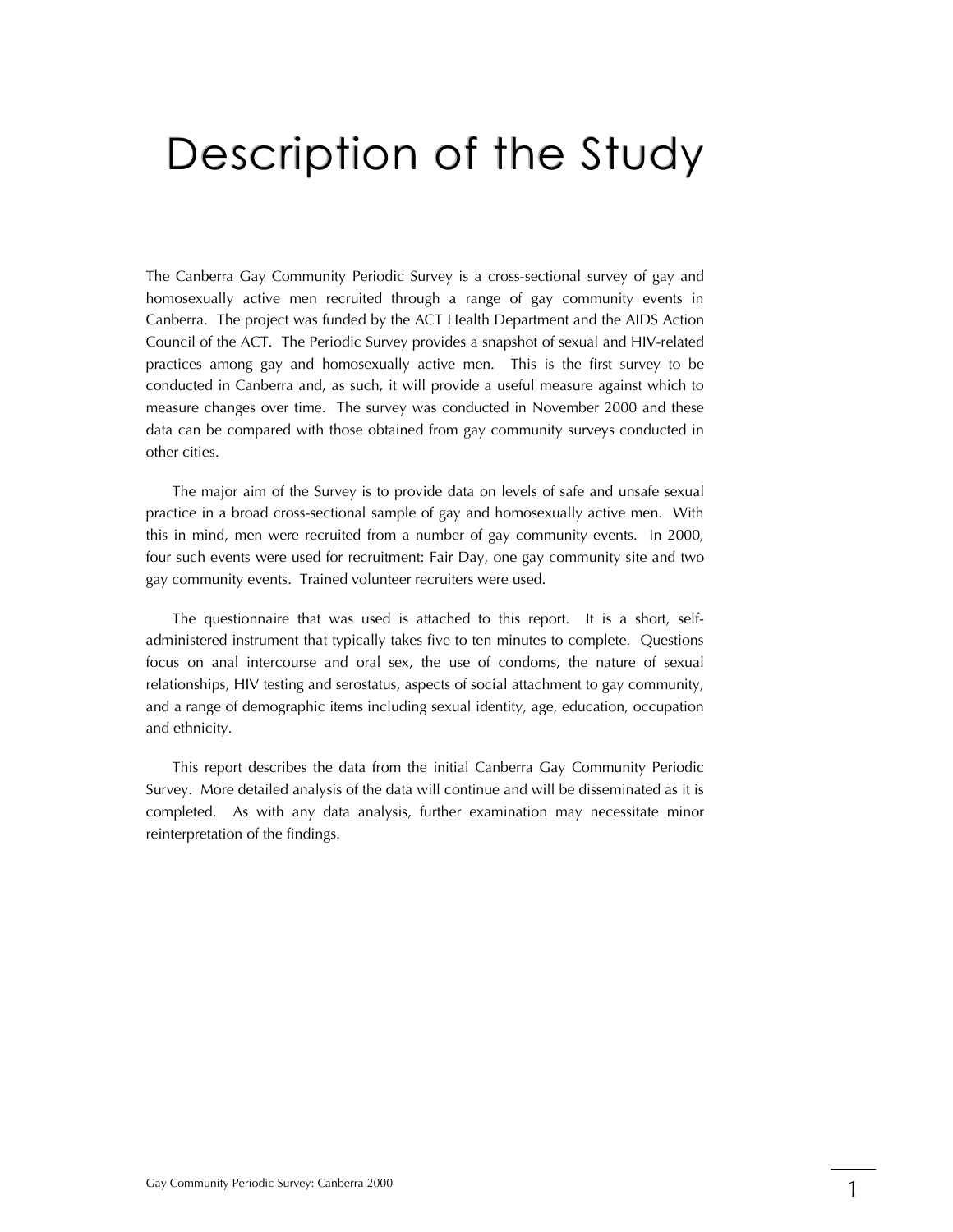## Sample and Recruitment

Participants were recruited through three sites in the Canberra metropolitan area and at a large public gay community event, Fair Day. Just under half of the respondents were recruited at Fair Day.

| Table 1: Recruitment sites |              |
|----------------------------|--------------|
| Fair Day                   | 168 (48.0%)  |
| Other events/site          | 182 (52.0%)  |
| <b>Total</b>               | 350 (100.0%) |

In all, 407 men were asked to complete a questionnaire and 350 did so. This represents a sound response rate of 86 per cent.

Previous studies such as SMASH (Prestage et al., 1995) have demonstrated that HIV serostatus is an important distinguishing feature among gay men, particularly with regard to sexual behaviour. For this reason some of the data on sexual practices are reported separately for men who are HIV positive, those who are HIV negative, and those who have not been tested or do not know their serostatus.

Also, as indicated in previous Periodic Surveys (Van de Ven et al, 1997), men recruited from events such as the Fair Day are different in some respects from those recruited from gay community venues. Nonetheless, most of the data reported here are for the sample as a whole, giving an account of practices drawn from a broad crosssectional sample of Canberra gay men.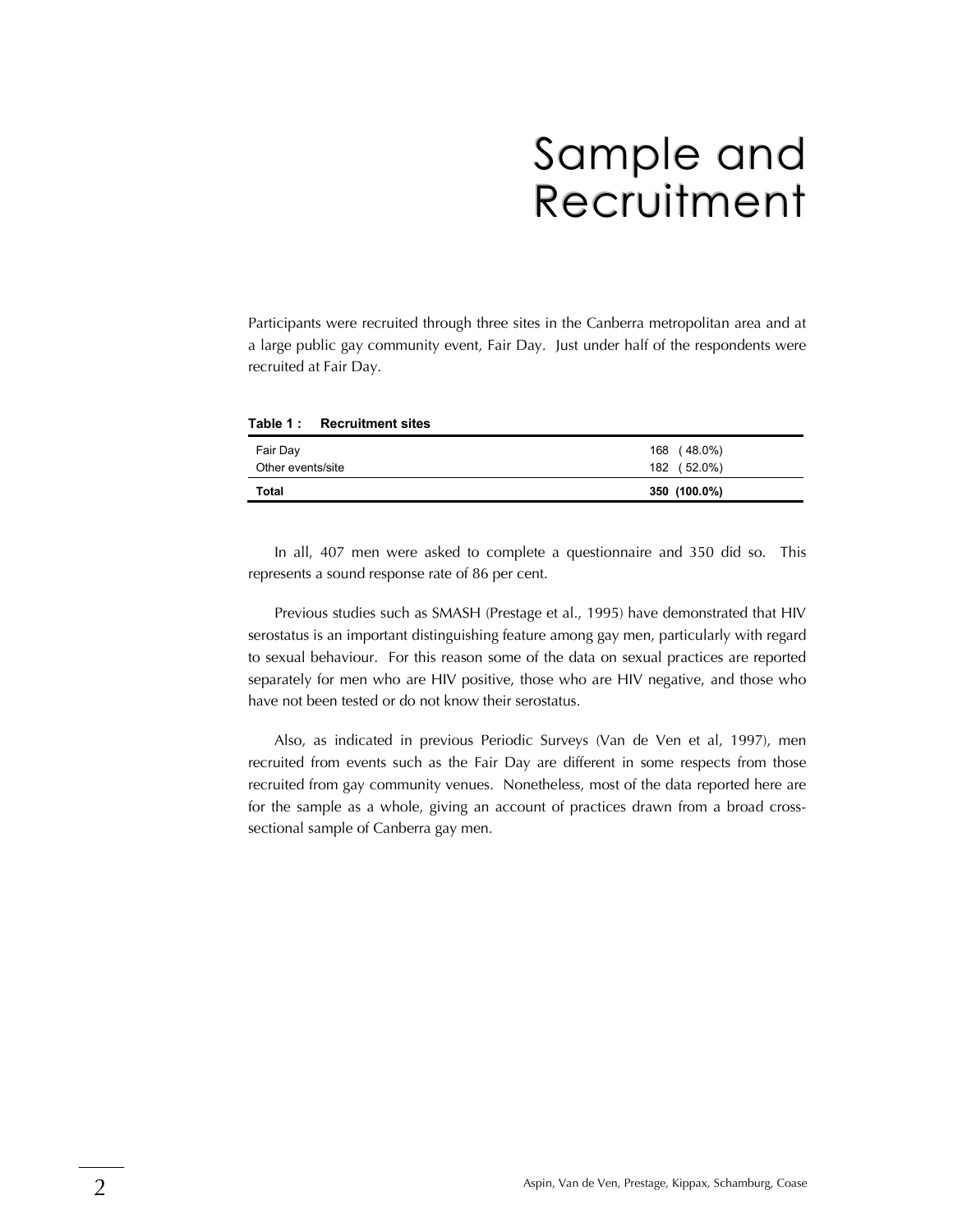## Demographic Profile

#### Age

Respondents ranged in age from 16 and 69, with a median age of 37.

| Table 2 :<br>Age |                         |
|------------------|-------------------------|
| Under 25         | 52 (15.0%)              |
| $25 - 29$        | 50 (14.5%)              |
| $30 - 39$        | 99 (28.6%)              |
| $40 - 49$        | 104 (30.1%)             |
| 50 and over      | 41 (11.8%)              |
| <b>Total</b>     | 346 (100%) <sup>1</sup> |

 $\frac{1}{1}$  Data were missing on this item for 4 men.

#### **Ethnicity**

As with other gay community periodic surveys, the sample was predominantly 'Anglo-Australian'. Six participants (1.7% of the total sample) indicated that they were of Aboriginal or Torres Strait Islander origin.

| Table 3 : | <b>Ethnicity</b> |
|-----------|------------------|
|-----------|------------------|

| Anglo-Australian | 289 (82.6%) |
|------------------|-------------|
| European         | 34 (9.7%)   |
| Other            | 27 (7.7%)   |
| <b>Total</b>     | 350 (100%)  |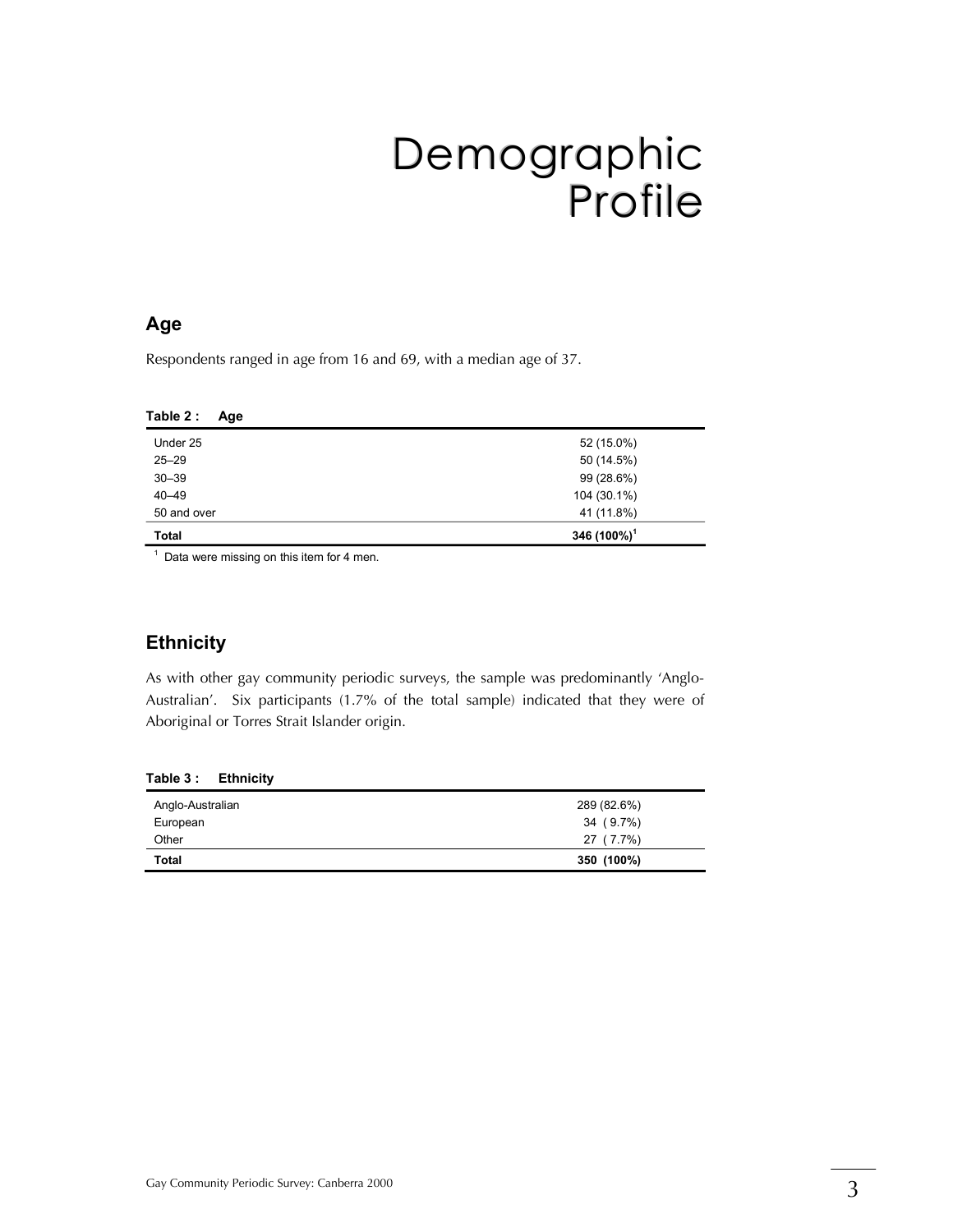#### Occupation

Most of the men in the sample were employed, with just under three-quarters of all respondents being in full-time employment.

Table 4: Employment status

Table 5 · Occupation

1

| Full-time        | 252 (73.9%)     |
|------------------|-----------------|
| Part-time        | $(8.5\%)$<br>29 |
| Unemployed/Other | 60 (17.6%)      |
| Total            | 341 $(100\%)^1$ |

 $<sup>1</sup>$  Data were missing on this item for 9 men.</sup>

As in most studies of male homosexual populations, there was a substantial overrepresentation of professionals/managers and an under-representation of manual workers (Connell et al., 1991; Hood et al., 1994). As might be expected and given the nature of the Canberra workforce, these differences were even more marked in this survey than in periodic surveys conducted in other parts of Australia.

| .<br><u>ooupuuvii</u>    |                 |
|--------------------------|-----------------|
| Professional/Managerial  |                 |
| Professional/ Managerial | 113 (40.3%)     |
| Paraprofessional         | 14 (5.0%)       |
| White collar             |                 |
| Clerical/Sales           | 144 (51.4%)     |
| <b>Blue collar</b>       |                 |
| Trades                   | $5(1.8\%)$      |
| Plant operator/Labourer  | $4(1.4\%)$      |
| Total                    | 280 $(100\%)^1$ |

Data were missing on this item for 70 men.

#### Sexual relationships with women

Very few men had had sex with women in the previous six months.

Table 6: Sexual relationships with women

| No female partners           | 306 (94.4%)     |
|------------------------------|-----------------|
| One female partner           | $12(3.7\%)$     |
| More than one female partner | $6(1.9\%)$      |
| Total                        | 324 $(100\%)^1$ |

 $<sup>1</sup>$  Data were missing on this item for 26 men.</sup>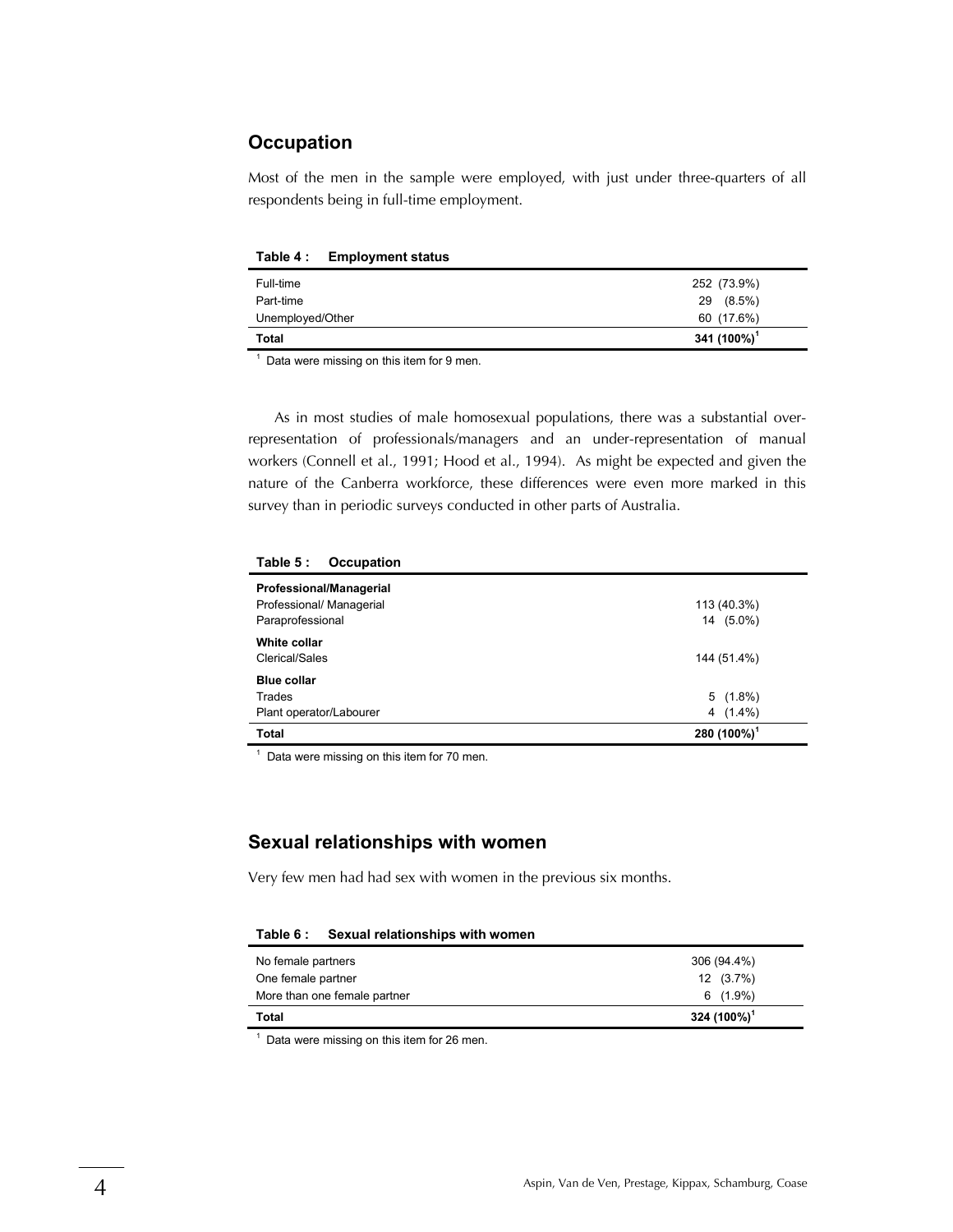#### Sexual relationships with men

Over half of the men in this survey were currently in a regular sexual relationship with a man. Almost a third of the study participants were monogamous (i.e. had sex only with a regular partner). Just over half of the men had sex with casual partners and a small proportion was 'currently' not having sex with men at all.

| Table 7 : | Sexual relationships with men |
|-----------|-------------------------------|
|-----------|-------------------------------|

| None                      | 51 (15.9%)      |
|---------------------------|-----------------|
| Casual only               | 84 (26.2%)      |
| Regular plus casual       | 86 (26.9%)      |
| Regular only (monogamous) | 99 (30.9%)      |
| Total                     | 320 $(100\%)^1$ |

Data were missing on this item for 30 men.

These data showed that almost three quarters of the men were in a relationship that had lasted for at least one year. Just under a third of those men in relationships reported that they were in a relationship of less than one year.

#### Table 8: Length of relationships with men

| Less than one year | 56 (29.5%)      |
|--------------------|-----------------|
| At least one year  | 134 (70.5%)     |
| Total              | 190 $(100\%)^1$ |

 $1$  Includes only those men who 'currently' had a regular partner.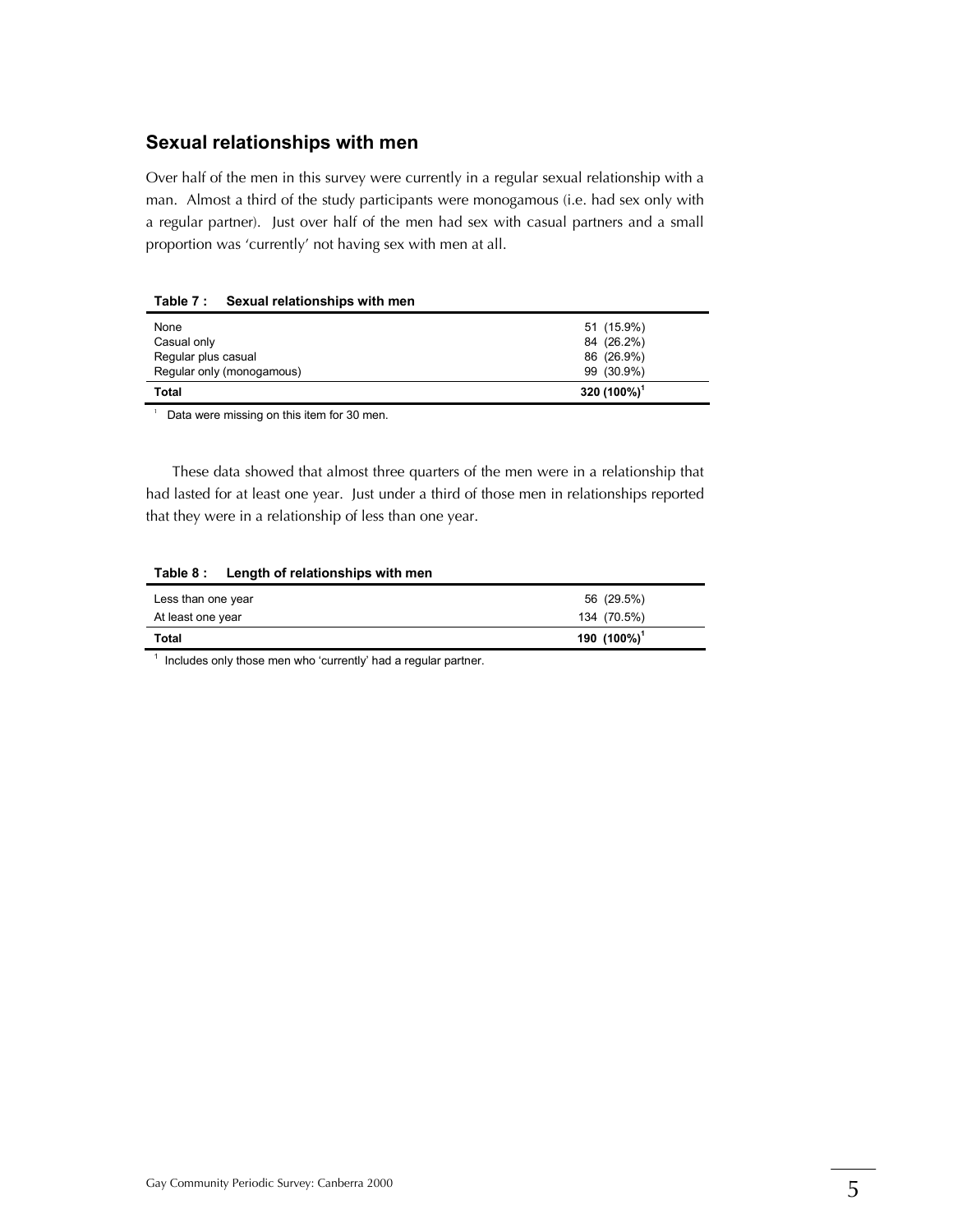## Association with Gay Community

The men in this survey were highly gay-identified and gay-community-attached.

#### **Sexual identity**

The survey data showed that the sample was mostly homosexually-identified, with this being even more so than their counterparts in similar surveys in Sydney (Prestage et al, 1999). Homosexual identification included 'gay/homosexual' as well as a small number of men who thought of themselves as 'queer'. Non-homosexual identification included 'bisexual' and 'heterosexual'.

#### Table 9: Sexual identity

| Homosexually identified     | 342 (98.3%)     |
|-----------------------------|-----------------|
| Not homosexually identified | 6 (1.7%)        |
| <b>Total</b>                | 348 $(100\%)^1$ |

Data were missing on this item for 2 men.

#### Gay community involvement

The men in this sample were highly socially involved with gay men. About half of the men in the sample said most or all of their friends were gay men whereas most of the rest of the sample reported that some or a few of their friends were gay.

| Table 10 : | <b>Gay friends</b> |
|------------|--------------------|
|------------|--------------------|

| None          | $1 (0.3\%)$   |
|---------------|---------------|
| Some or a few | 173 (49.4%)   |
| Most or all   | 176 (50.3%)   |
| <b>Total</b>  | (100%)<br>350 |

Correspondingly, just over four out of five men said they spent some or a lot of their free time with gay men. A small proportion of men said that they spent only a little time with gay men.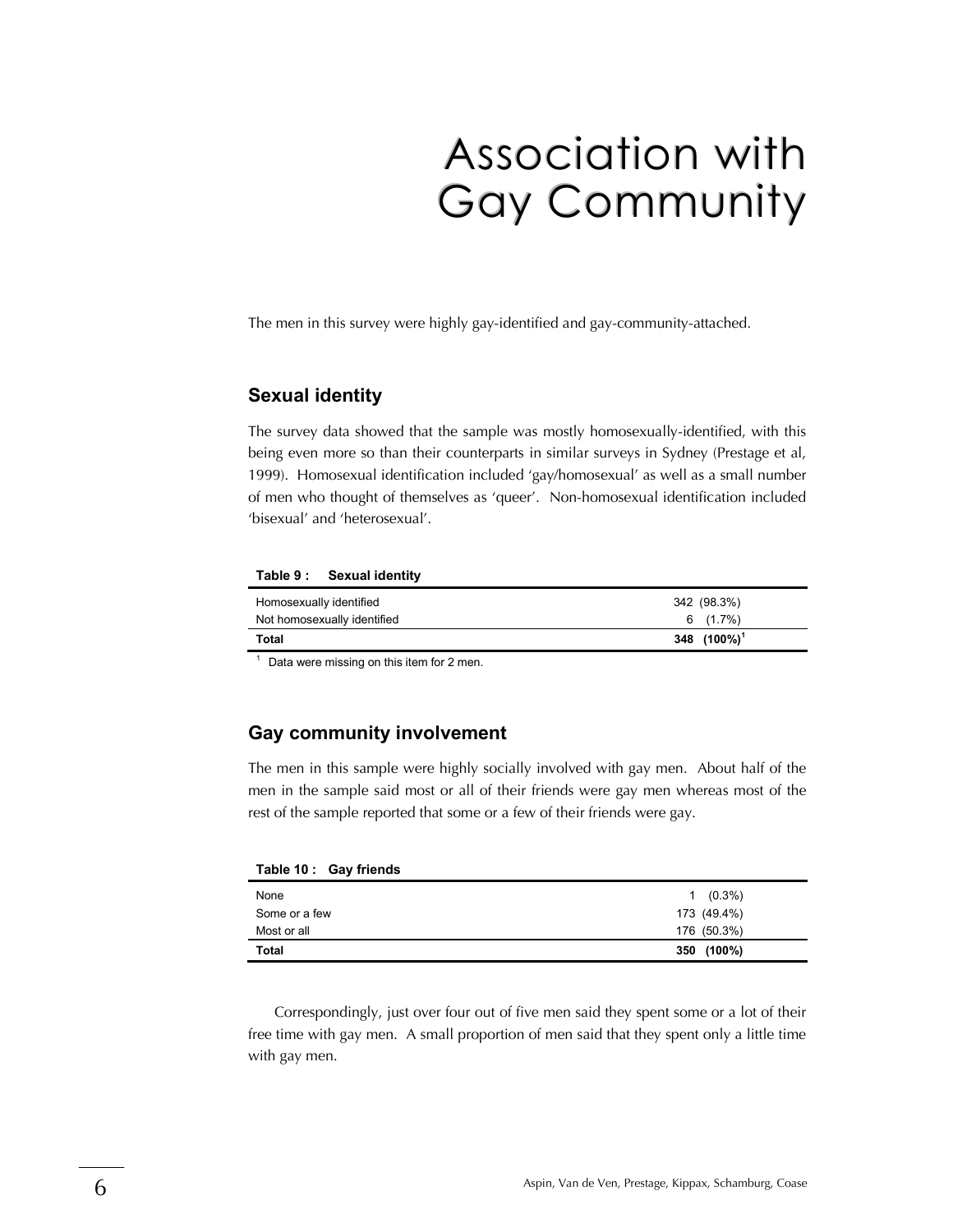| <b>Total</b> | 349 (100%) <sup>1</sup> |  |
|--------------|-------------------------|--|
| A lot        | 166 (47.6%)             |  |
| Some         | 131 (37.5%)             |  |
| A little     | 50 (14.3%)              |  |
| None         | $2(0.6\%)$              |  |

Table 11: Proportion of free time spent with gay men

<sup>1</sup> Data were missing on this item for 1 man.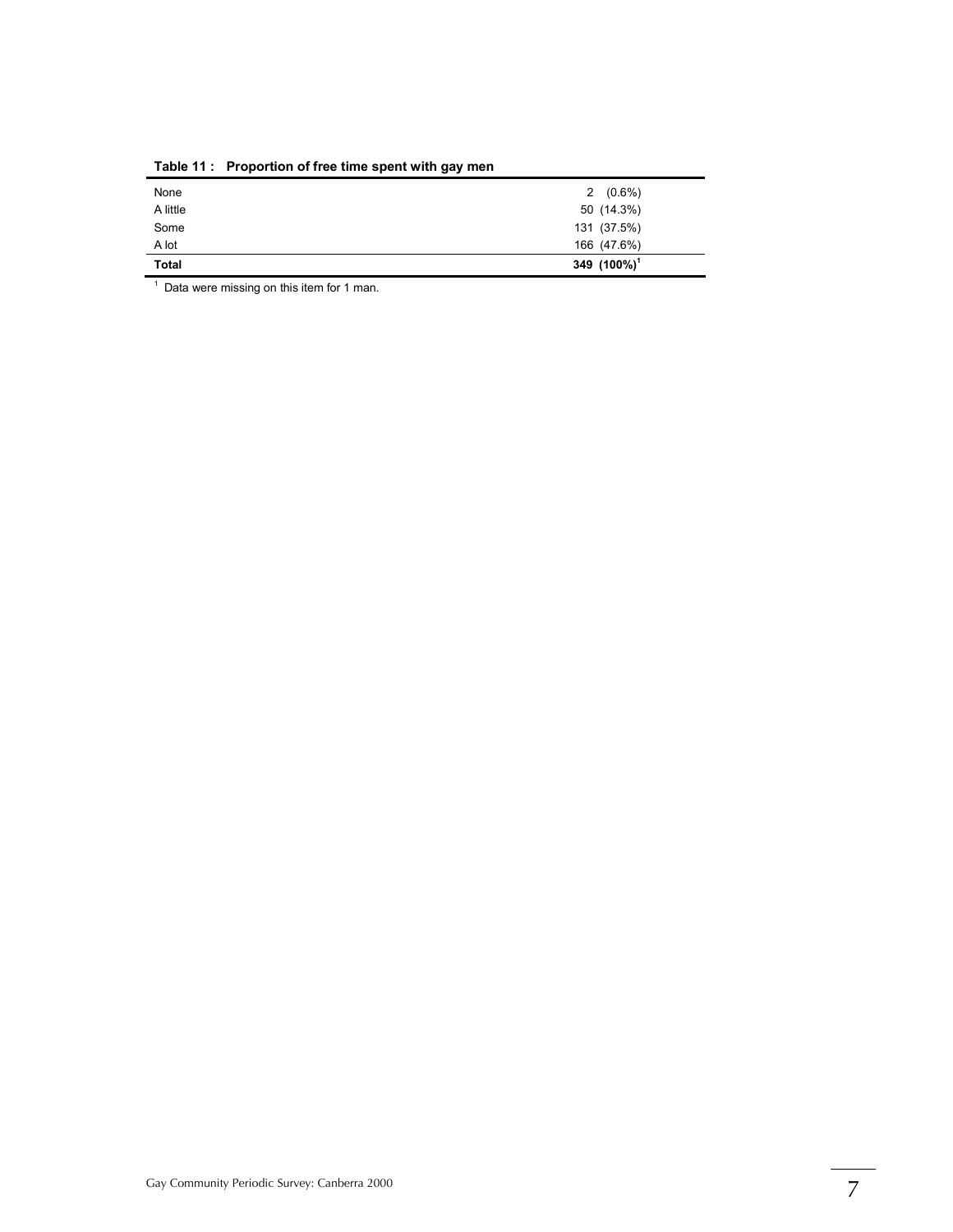# HIV Testing

Most of the men in the sample had already been tested for antibodies to HIV, and mostly with an HIV negative result. Approximately 17% had not been tested or had failed to obtain the test results, and three men did not respond to this question. Fewer than 6% of the men were HIV positive.

| Table 12 : HIV test results |                 |
|-----------------------------|-----------------|
| Not tested/No results       | 59 (17.0%)      |
| HIV negative                | 270 (77.8%)     |
| HIV positive                | 18 (5.2%)       |
| Total                       | 347 $(100\%)^1$ |

 $\frac{1}{1}$  Data were missing on this item for 3 men.

#### Time since most recent HIV antibody test

Among those men who had had tests for HIV, the majority had done so within the previous year. Almost a quarter of the men had not been tested in the last two years.

Table 13 : Time since most recent HIV test

| Less than 6 months ago | 106 (35.3%) |
|------------------------|-------------|
| 7-12 months ago        | 64 (21.3%)  |
| 1–2 years ago          | 60 (20.0%)  |
| Over 2 years ago       | 70 (23.3%)  |
| Total                  | 300 (100%)  |

Note: This table includes only those men who had been tested for HIV.

#### Combination therapies

Of those men who indicated that they were HIV positive, just under three-quarters were taking combination therapies.

| Table 14 : Use of combination antiretroviral therapies |
|--------------------------------------------------------|
|                                                        |

| Yes          | 13 (72.2%) |
|--------------|------------|
| <b>No</b>    | 5(27.8%)   |
| <b>Total</b> | 18 (100%)  |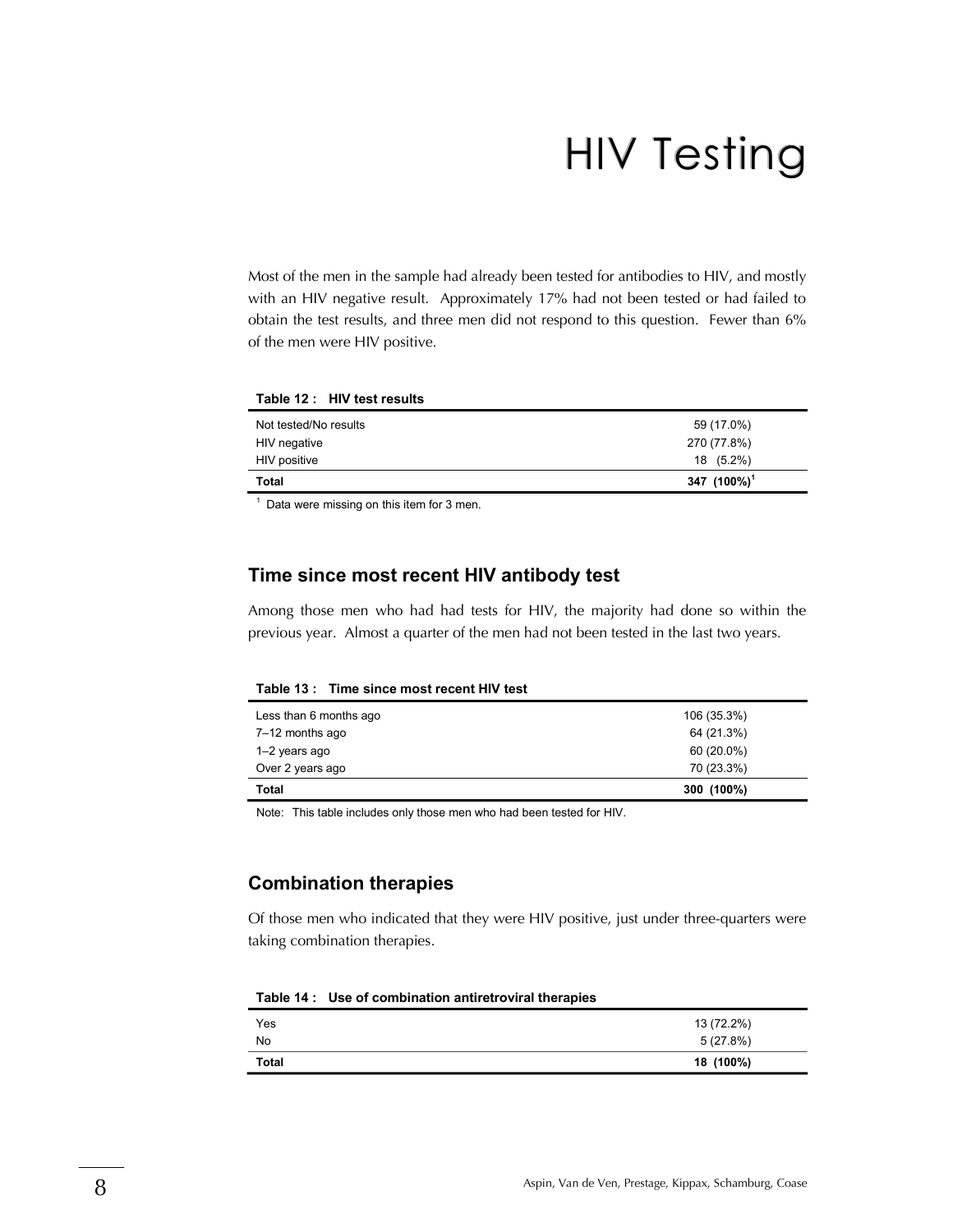#### Regular partner's HIV status

The participants were asked about the serostatus of their current regular partner. As the question referred only to current partners, fewer men responded to this item than indicated sex with a regular partner during the previous six months. Almost three quarters of men's partners were HIV negative and the status of one in five partners was unknown. Just under ten per cent of partners were HIV positive.

| HIV-positive       | 12 (6.9%)   |
|--------------------|-------------|
| HIV-negative       | 127 (73.0%) |
| HIV status unknown | 35 (20.1%)  |
| Total              | 174 (100%)  |

#### Table  $15:$  HIV status of requilar partners

Note: Includes only those men who 'currently' had a regular partner.

HIV-negative men tended to have HIV-negative regular partners. Men who did not know their own serostatus tended not to know the serostatus of their regular partners, or, more commonly, they had HIV-negative regular partners.

| Serostatus of regular partner | <b>HIV positive</b> | <b>HIV</b> negative | <b>Unknown</b> |  |
|-------------------------------|---------------------|---------------------|----------------|--|
| HIV-positive                  | $(9.1\%)$<br>1.     | $8(6.6\%)$          | $2(6.5\%)$     |  |
| HIV-negative                  | 10 (90.9%)          | 108 (89.3%)         | 20 (64.5%)     |  |
| HIV status unknown            |                     | $5(4.1\%)$          | $9(29.0\%)$    |  |
| Total ( $N = 163$ )           | 11 (100%)           | 121 (100%)          | 31 (100%)      |  |

#### Table 16: Match of HIV status in regular relationships

Note: Includes only those men who 'currently' had a regular partner.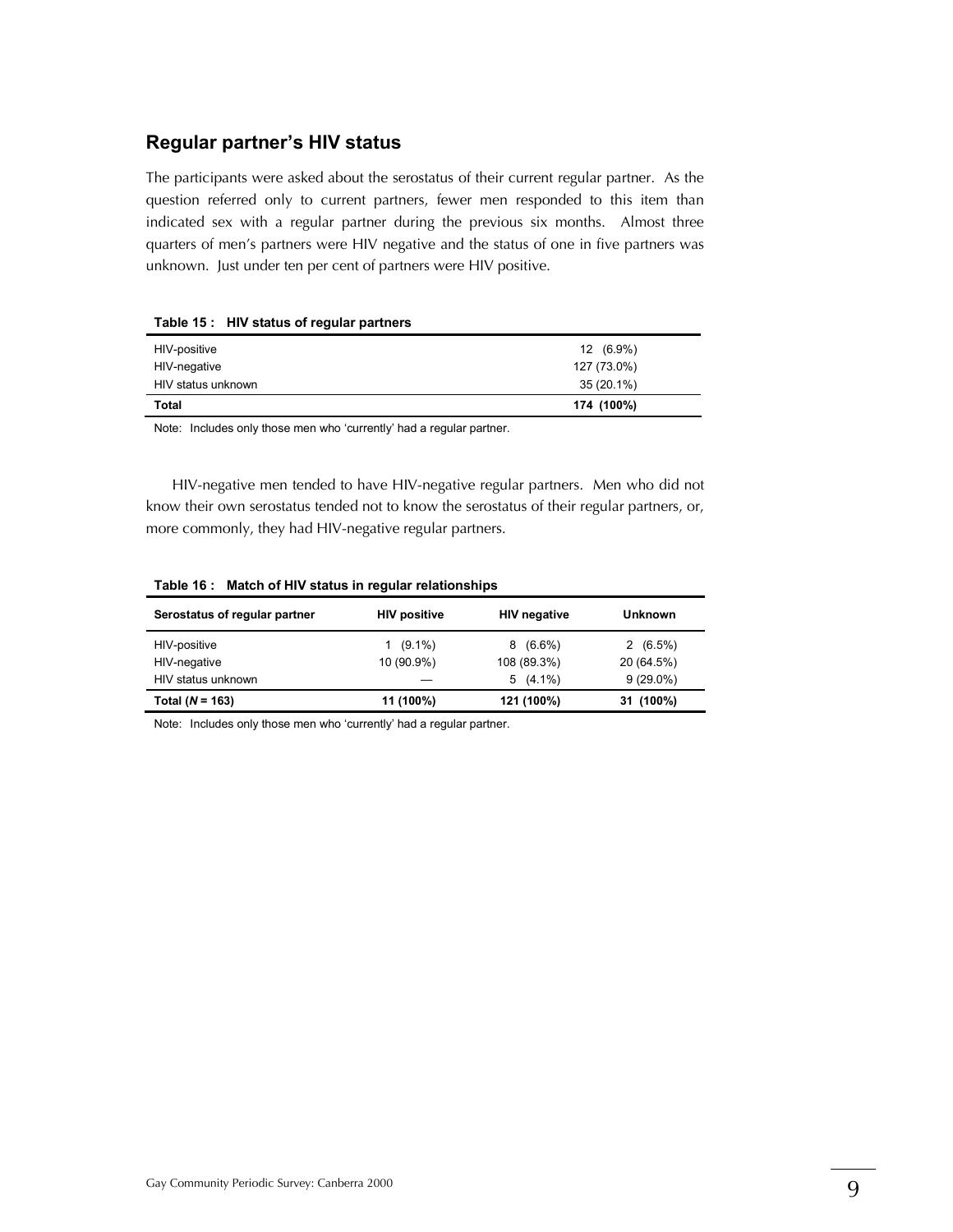## Sexual Practice and 'Safe Sex'

#### Looking for sexual partners

The men were asked to indicate the places they went to look for sexual partners (see Question 52). The most common places were in gay bars or through friends, with this more likely to occur in the Canberra area than elsewhere.

| Table 17: Places where men looked for sexual partners |
|-------------------------------------------------------|
|-------------------------------------------------------|

|                 | n   | <b>Never</b> | Occasionally | <b>Often</b>    |
|-----------------|-----|--------------|--------------|-----------------|
| Gay bar         | 293 | 54 (18.4%)   | 170 (58.0%)  | 69 (23.5%)      |
| Beat            | 274 | 158 (57.7%)  | 89 (32.5%)   | $(9.9\%)$<br>27 |
| Sauna           | 278 | 124 (44.6%)  | 121 (43.5%)  | 33 (11.9%)      |
| <b>Backroom</b> | 260 | 178 (68.5%)  | 66 (25.4%)   | $(6.2\%)$<br>16 |
| Through friends | 283 | 65 (23.0%)   | 155 (44.3%)  | 63 (22.3%)      |
| Sex workers     | 254 | 230 (90.6%)  | 20 (7.9%)    | $4(1.6\%)$      |
| Internet        | 277 | 139 (50.2%)  | 98 (35.4%)   | 40 (14.4%)      |
| Interstate      | 268 | 115 (42.9%)  | 127 (47.4%)  | $(9.7\%)$<br>26 |
| Canberra area   | 283 | 56 (19.8%)   | 133 (47.0%)  | 94 (33.2%)      |
| Overseas        | 263 | 176 (66.9%)  | 72 (27.4%)   | $(5.7\%)$<br>15 |

#### Sexual behaviour between men

Participants were only asked to report on a limited range of sexual practices (separately for regular and casual partners): anal intercourse with and without ejaculation, and oral intercourse with and without ejaculation.

Based on the responses to the sexual behaviour items and the sorts of sexual relationships with men indicated by the participants, just over half of the men in the survey were classified as having had sex with a regular male partner/s, and about the same proportion were classified as having had sex with a casual male partner/s 'in the previous six months'.

| Any sexual contact with regular partners | 215 (61.4%) |  |
|------------------------------------------|-------------|--|
| Any sexual contact with casual partners  | 225 (64.3%) |  |
| Total                                    | 350 (100%)  |  |

Table 18: Reported sex with male partners in previous six months

Note: These categories are not mutually exclusive.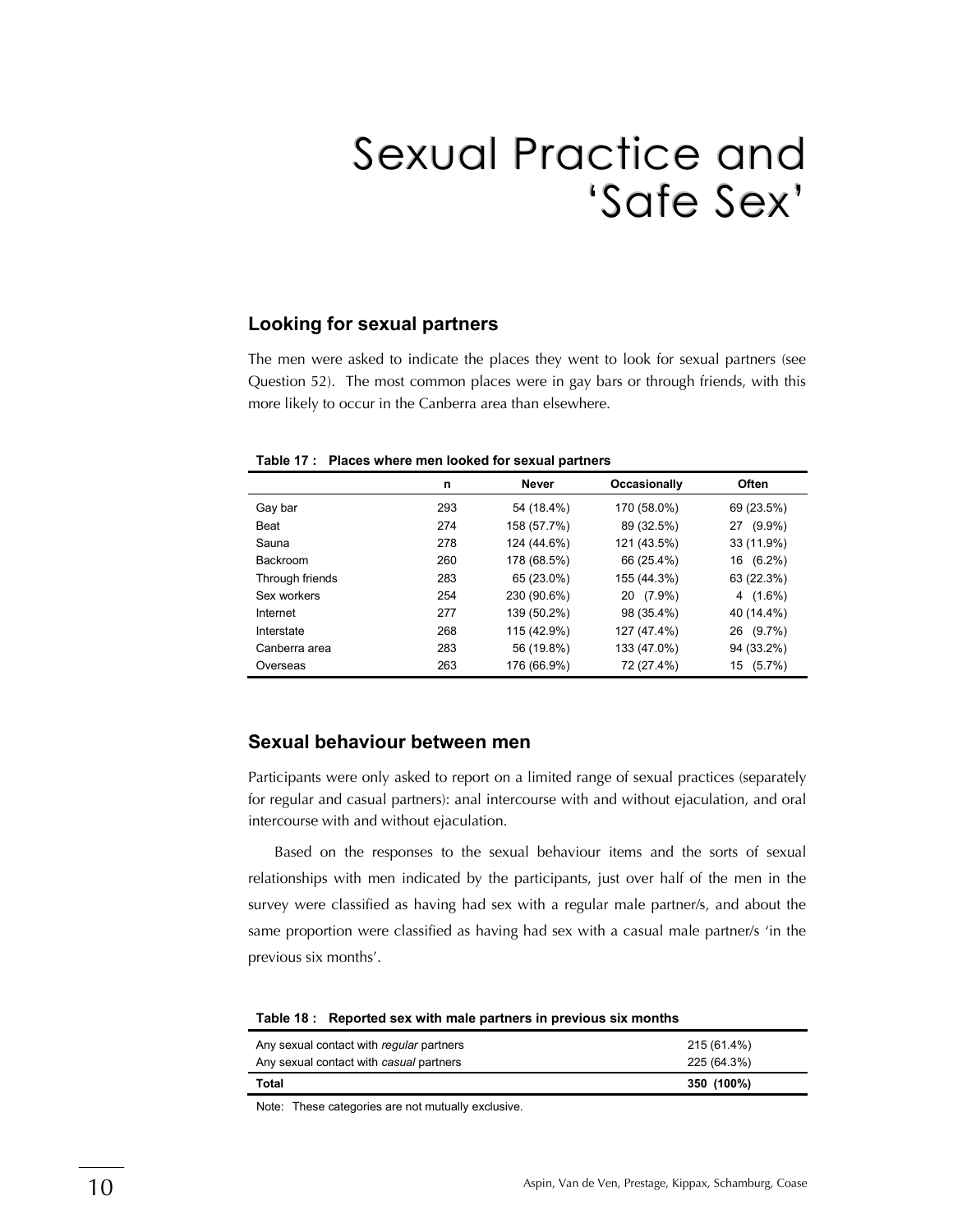Men recruited at Fair Day were as likely to have had regular partners as they were to have had casual partners. Their counterparts recruited at the other sites were more likely to have had causal partners. Such a finding is not surprising as men attending the gay sites, particularly the sex-on-premises venue, do so to find casual partners.

Table 19: Reported sex with male partners in previous six months by recruitment site

|                                          | <b>Fair Day</b> | <b>Events</b><br>and site |
|------------------------------------------|-----------------|---------------------------|
| Any sexual contact with regular partners | 100 (59.5%)     | 115 (63.2%)               |
| Any sexual contact with casual partners  | 98 (58.3%)      | 127 (69.8%)               |
| Total                                    | 168 (100%)      | 182 (100%)                |

Note: These categories are not mutually exclusive.

The majority of the men had engaged in sex with between one and 10 partners 'in the previous six months', and approximately one in five men had had more than 10 partners.

Table 20: Number of male sex partners in previous six months

| None         | 54 (15.6%)      |
|--------------|-----------------|
| One          | 75 (21.7%)      |
| $2 - 10$     | 149 (43.1%)     |
| $11 - 50$    | 57 (16.5%)      |
| More than 50 | $(3.2\%)$<br>11 |
| <b>Total</b> | 346 $(100\%)^1$ |

 $<sup>1</sup>$  Data were missing on this item for 4 men.</sup>

#### Overview of sexual practices with regular and casual partners

Not all participants engaged in oral intercourse with ejaculation with their regular male partners, but those who did were equally likely to do so in the insertive as in the receptive role. Almost two-thirds of those with regular male partners engaged in oral intercourse with ejaculation with their partners.

Most participants engaged in anal intercourse with their regular male partners. Just under half of those with regular partners engaged in insertive anal intercourse; and slightly fewer in receptive anal intercourse.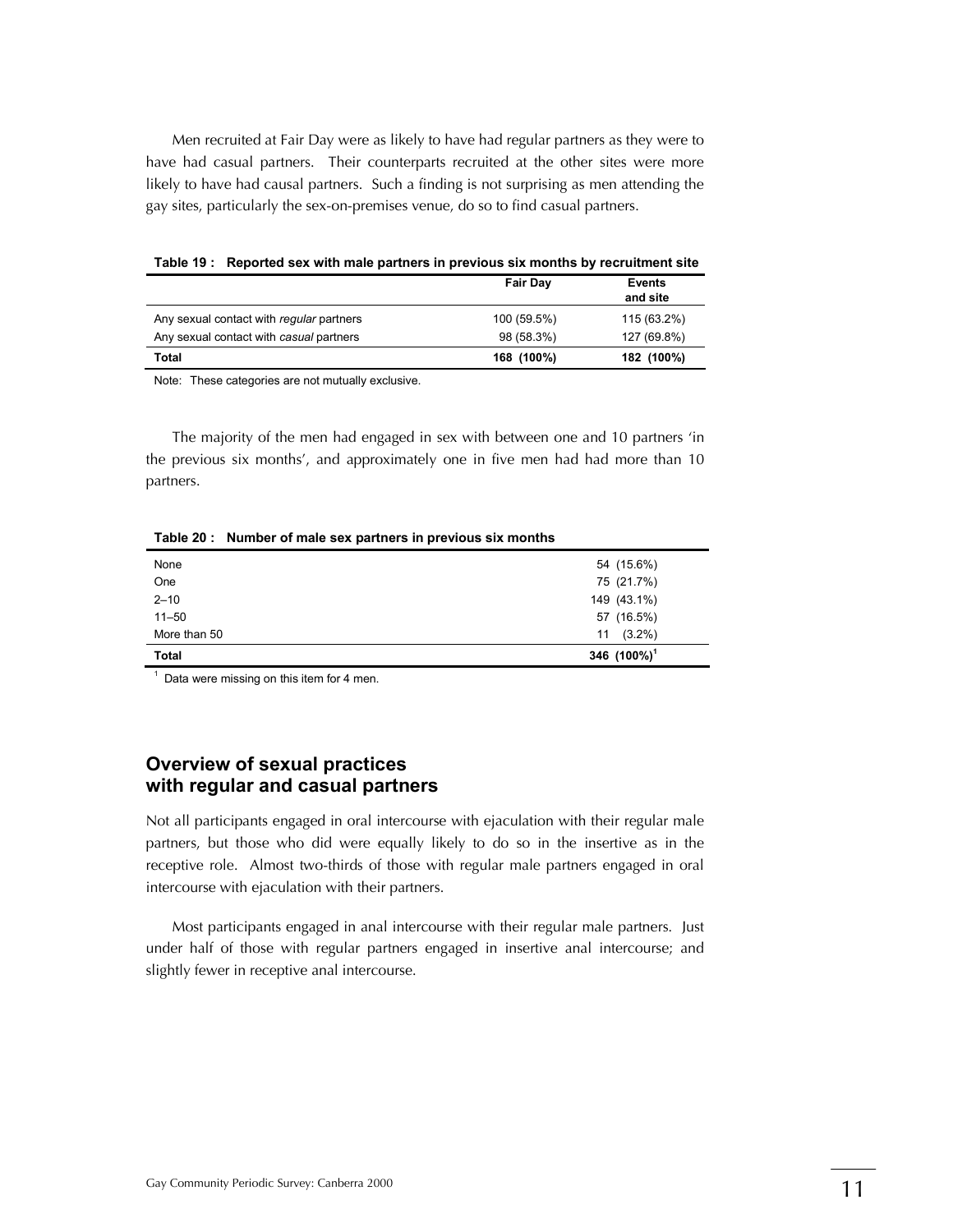|                                       | <b>Total sample</b> | Those with regular<br>partners |
|---------------------------------------|---------------------|--------------------------------|
| Any oral intercourse with ejaculation | 136 (38.8%)         | 136 (63.2%)                    |
| Insertive fellatio with ejaculation   | 103 (29.4%)         | 103 (47.9%)                    |
| Receptive fellatio with ejaculation   | 103 (29.4%)         | 103 (47.9%)                    |
| Any anal intercourse                  | 184 (52.6%)         | 184 (85.6%)                    |
| Insertive anal intercourse            | 99 (28.3%)          | 99 (46.0%)                     |
| Receptive anal intercourse            | 92 (26.3%)          | 92 (42.8%)                     |
| <b>Base</b>                           | 350                 | 215                            |

#### Table 21: Sexual behaviour with regular male partners

Note: These items are not mutually exclusive. The percentages do not sum to 100% as some men engaged in more than one of these practices and some in none of these practices.

Fewer respondents engaged in either oral intercourse with ejaculation or anal intercourse with casual male partners than with regular male partners. Approximately two-fifths of the men with casual partners engaged in oral intercourse with ejaculation, with this being slightly more common in the insertive role. Three-quarters of those who had sex with casual male partners engaged in anal intercourse with those partners, and again more usually in the insertive role.

#### Table 22 : Sexual behaviour with casual male partners

|                                       | <b>Total sample</b> | Those with<br>casual partners |
|---------------------------------------|---------------------|-------------------------------|
| Any oral intercourse with ejaculation | 95 (27.1%)          | 95 (42.2%)                    |
| Insertive fellatio with ejaculation   | 78 (22.3%)          | 78 (34.7%)                    |
| Receptive fellatio with ejaculation   | 61 (17.4%)          | 61 (27.1%)                    |
| Any anal intercourse                  | 169 (48.3%)         | 169 (75.1%)                   |
| Insertive anal intercourse            | 115 (32.9%)         | 115 (51.1%)                   |
| Receptive anal intercourse            | 77 (22.0%)          | 77 (34.2%)                    |
| <b>Base</b>                           | 350                 | 225                           |

Note: These items are not mutually exclusive.

#### Sex with regular male partners

#### **Condom use**

Based on the entire sample, just over one-third of the men who participated in the survey engaged in any unprotected anal intercourse with regular male partners 'in the previous six months'. At the same time, just under one fifth of all men said that they always used condoms.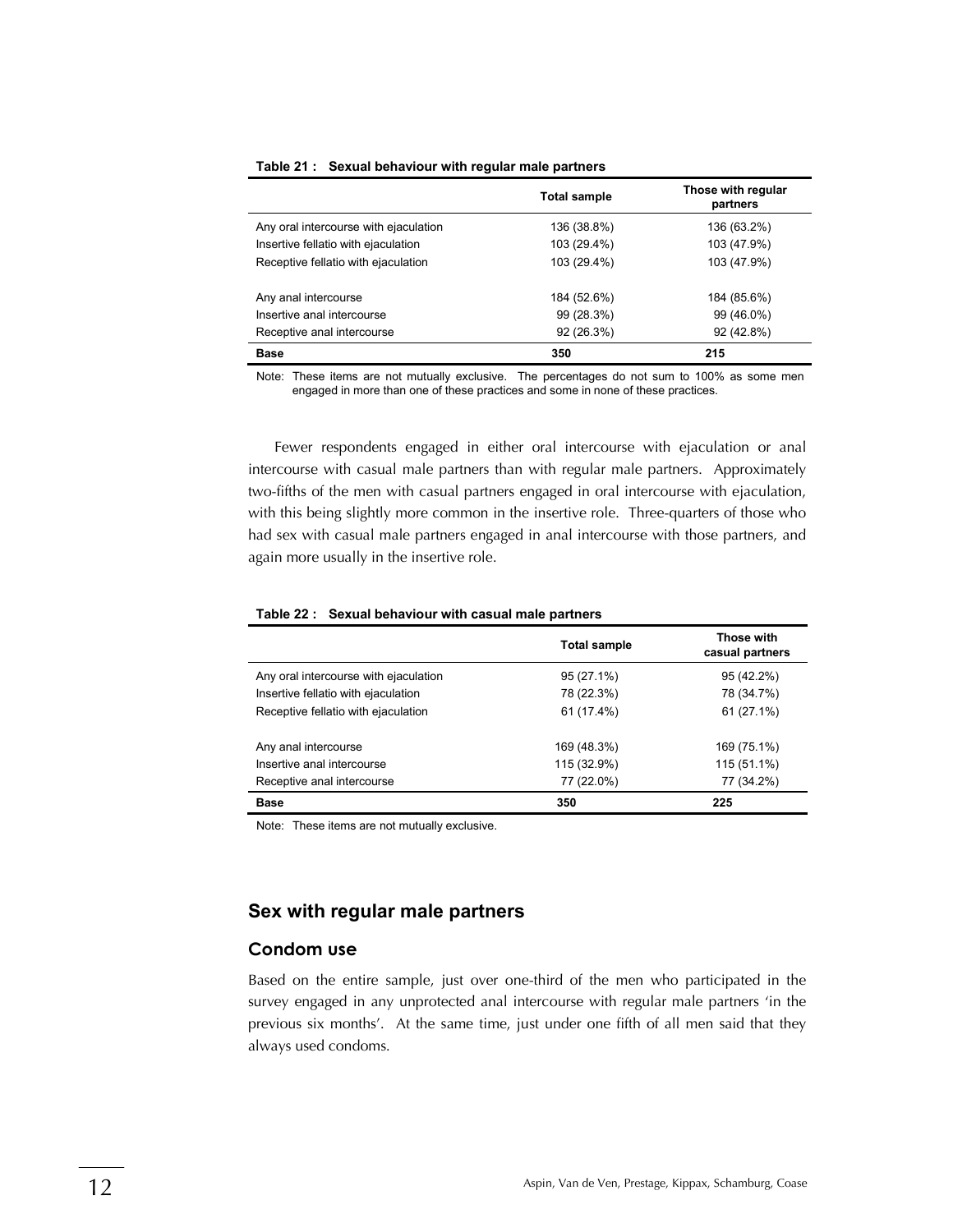#### Table 23 : Condom use with regular partners

|                                            | <b>Total sample</b> | Those with regular<br>partners |
|--------------------------------------------|---------------------|--------------------------------|
| No regular partner                         | 135 (38.6%)         |                                |
| No anal intercourse                        | 31 (8.9%)           | 31 (14.4%)                     |
| Always uses condom                         | 65 (18.6%)          | 65 (30.2%)                     |
| Sometimes does not use condom <sup>1</sup> | 119 (34.0%)         | 119 (55.3%)                    |
| <b>Base</b>                                | 350 (100%)          | 215 (100%)                     |

Of the 119 men who engaged in unprotected anal intercourse with regular partners 'in the previous six months', 25 practised only withdrawal prior to ejaculation, 41 practised only ejaculation inside, and 53 engaged in both withdrawal and ejaculation inside.

HIV negative men and those who did not know their HIV status were equally likely not to use condoms with their regular partners.

|                               | <b>HIV-positive</b> | <b>HIV-negative</b> | <b>Unknown</b><br>serostatus |
|-------------------------------|---------------------|---------------------|------------------------------|
| No anal                       |                     | 24 (14.5%)          | $2(10.5\%)$                  |
| Always uses condom            | 7 (70.0%)           | 44 (26.7%)          | 6(31.6%)                     |
| Sometimes does not use condom | $3(30.0\%)$         | 97 (58.8%)          | 11 (57.9%)                   |
| Total                         | 10 (100%)           | 165 (100%)          | 19 (100%)                    |

Table 24: Serostatus and condom use among regular partners

In the following table, the serostatus of each of the participants (who had anal intercourse with a regular partner) has been compared with that of his regular partner. For each of the nine serostatus combinations, sexual practice has been divided into 'no unprotected anal intercourse' versus 'some unprotected anal intercourse'. Most of the men who had unprotected anal intercourse with a regular partner were HIV negative men who had an HIV negative partner.

| Regular partner's | Anal        |                     | <b>Participant's Serostatus</b> |                |
|-------------------|-------------|---------------------|---------------------------------|----------------|
| serostatus        | intercourse | <b>HIV positive</b> | <b>HIV negative</b>             | <b>Unknown</b> |
| HIV positive      | No UAI      |                     | 5                               |                |
|                   | Some UAI    |                     | 3                               |                |
| HIV negative      | No UAI      | 5                   | 15                              |                |
|                   | Some UAI    | 3                   | 69                              | 2              |
| <b>Unknown</b>    | No UAI      |                     | 3                               | 3              |
|                   | Some UAI    |                     | 5                               | 3              |
| <b>Total</b>      |             | 9                   | 100                             | 8              |

Table 25 : Condom use and match of HIV serostatus in regular relationships

Note: UAI = unprotected anal intercourse. Includes only men who had anal intercourse with their 'current' regular partner 'in the previous six months'.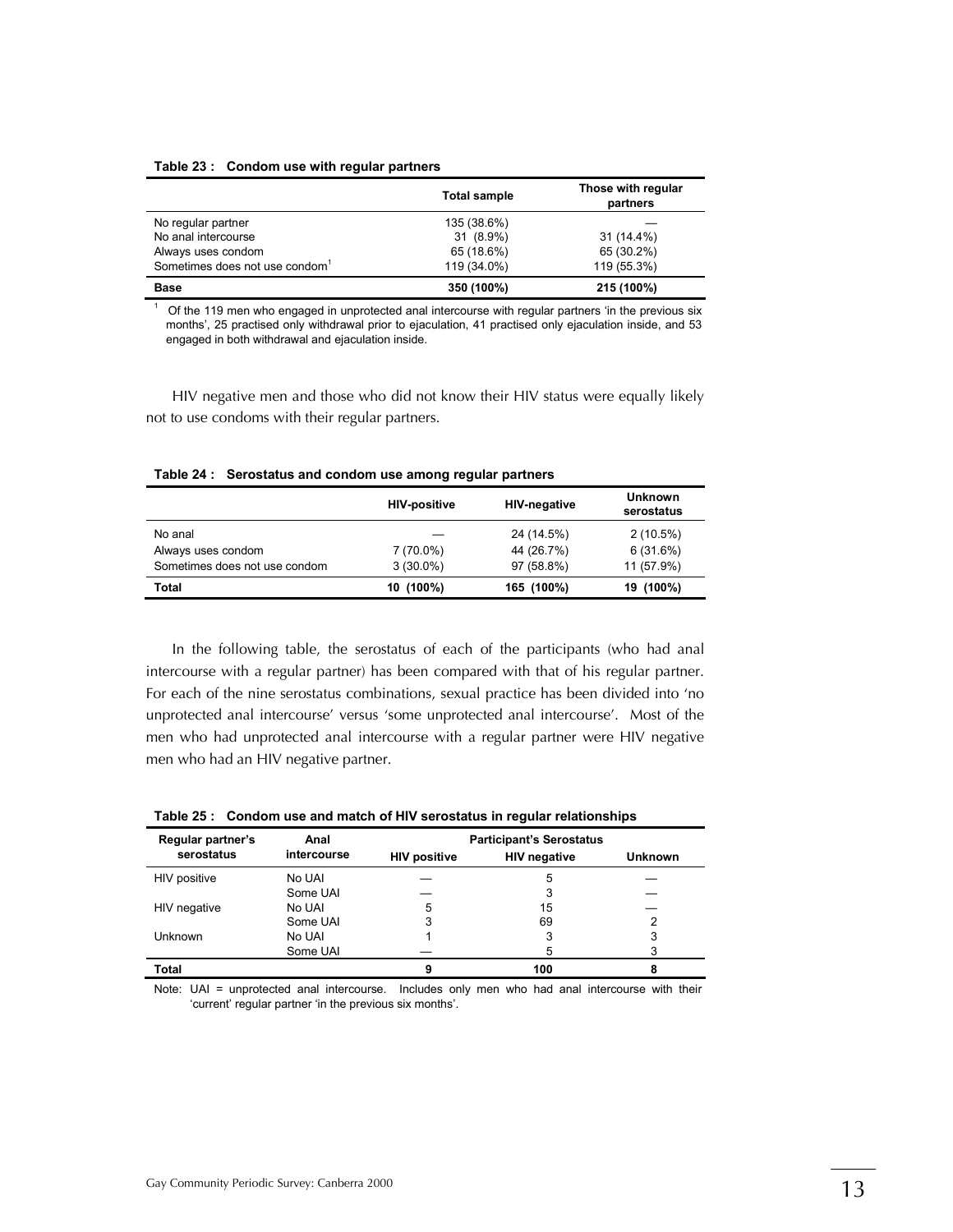Whereas most of the unprotected anal intercourse was between seroconcordant (negative-negative) couples, 16 men in the above table had unprotected anal intercourse in a relationship where seroconcordance was absent or in doubt.

#### **Agreements**

Most participants with regular male partners had agreements with their partners about sex *within* the relationship. Just under half of the men had agreements to have unprotected anal intercourse. Just over a quarter of men had agreed to condom protected anal intercourse.

#### Table 26 : Agreements with regular male partners about sex within relationship

| No spoken agreement about anal intercourse                | 46 (25.0%) |
|-----------------------------------------------------------|------------|
| No anal intercourse between regular partners is permitted | $9(4.9\%)$ |
| Anal intercourse permitted only with condom               | 50 (27.2%) |
| Anal intercourse without condom is permitted              | 79 (42.9%) |
| Total                                                     | 184 (100%) |

Note: Based on the responses of men who 'currently' had a regular partner.

Most participants had made an agreement with their regular partner about sexual interactions *outside* the relationship. Where couples did have such an agreement, none permitted unprotected anal intercourse with casual partners.

|  |  | Table 27 : Agreements with regular male partners about sex outside relationship |  |
|--|--|---------------------------------------------------------------------------------|--|
|--|--|---------------------------------------------------------------------------------|--|

| No spoken agreement about casual partners             | 68 (37.2%) |
|-------------------------------------------------------|------------|
| No sexual contact with casual partners is permitted   | 53 (29.0%) |
| No anal intercourse with casual partners is permitted | 14 (7.7%)  |
| Anal intercourse permitted only with condom           | 48 (13.7%) |
| Anal intercourse without condom is permitted          |            |
| Total                                                 | 183 (100%) |
|                                                       |            |

Note: Based on the responses of men who 'currently' had a regular partner.

#### Sex with casual male partners

#### **Condom use**

Based on the entire sample, about 14% of the men who participated in the survey engaged in any unprotected anal intercourse with casual male partners 'in the previous six months'. A separate analysis revealed that of these 50 men, 19 also had unprotected anal intercourse with regular partners.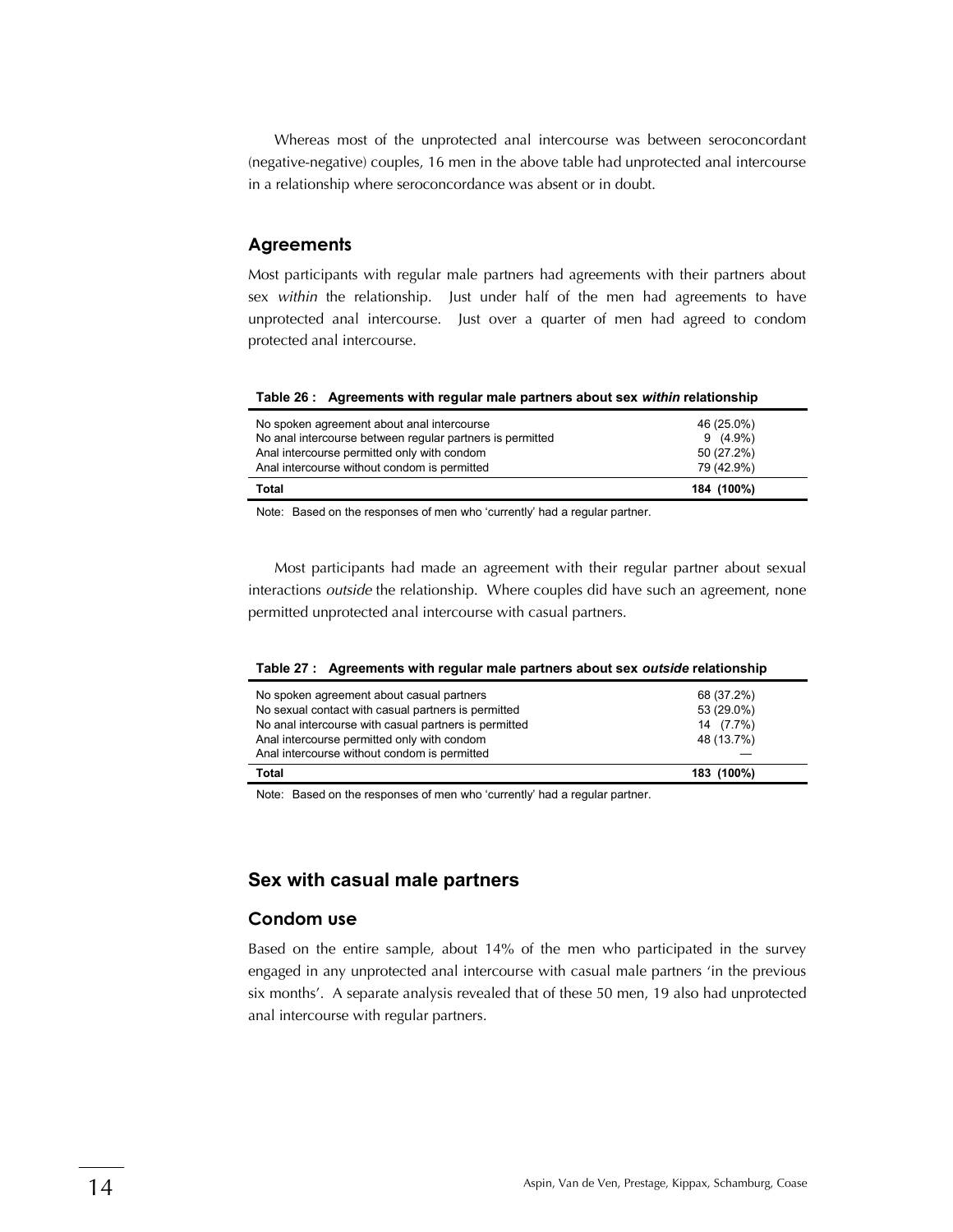#### Table 28 : Condom use with casual partners

|                                            | <b>Total sample</b> | Those with casual<br>partners |
|--------------------------------------------|---------------------|-------------------------------|
| No casual partner                          | 125 (35.7%)         |                               |
| No anal intercourse                        | 56 (16.0%)          | 56 (24.9%)                    |
| Always uses condom                         | 119 (34.0%)         | 119 (52.9%)                   |
| Sometimes does not use condom <sup>1</sup> | 50 (14.3%)          | 50 (22.2%)                    |
| <b>Base</b>                                | 350 (100%)          | 225 (100%)                    |

Of the 50 men who engaged in unprotected anal intercourse with casual partners 'in the previous six months', 24 practised only withdrawal prior to ejaculation, 10 practised only ejaculation inside, and 16 engaged in both withdrawal and ejaculation inside.

A comparison of the data in Tables 23 and 28 confirms that more men had unprotected anal intercourse with regular than with casual partners. Furthermore, unprotected anal intercourse with ejaculation inside was more common within regular relationships than between casual partners.

There were only slight differences between HIV-positive, HIV-negative and 'untested' men in their condom use with casual partners, and these differences (based on some relatively small numbers) were not statistically significant. Some of the HIVpositive men's unprotected anal intercourse with casual partners may be explained by positive-positive sex (Prestage et al, 1995) which poses no risk of seroconversion *per se.* 

|                               | <b>HIV-positive</b> | <b>HIV-negative</b> | <b>Unknown</b><br>serostatus |
|-------------------------------|---------------------|---------------------|------------------------------|
| No anal                       | $3(30.0\%)$         | 45 (25.7%)          | $5(2.0\%)$                   |
| Always uses condom            | $5(50.0\%)$         | 92(52.6%)           | 13 (52.0%)                   |
| Sometimes does not use condom | $2(20.0\%)$         | 38 (21.7%)          | $7(28.0\%)$                  |
| <b>Total</b>                  | 10 (100%)           | 175 (100%)          | 25 (100%)                    |

Table 29: Serostatus and condom use with casual partners

#### **Serostatus**

Two questions (ie 32 and 33) addressed disclosure of serostatus among casual partners. These questions were included in the questionnaire to obtain a sense of disclosure and sex between casual partners. Many more questions—well beyond the scope of the brief questionnaire used here—would need to be asked to fully understand the issue. Furthermore, the inclusion of the two questions was *not* intended to endorse sexual negotiation between casual partners.

Well over half of the participants with casual partners did not disclose their serostatus to any of their casual partners. Relatively few men disclosed to all casual partners.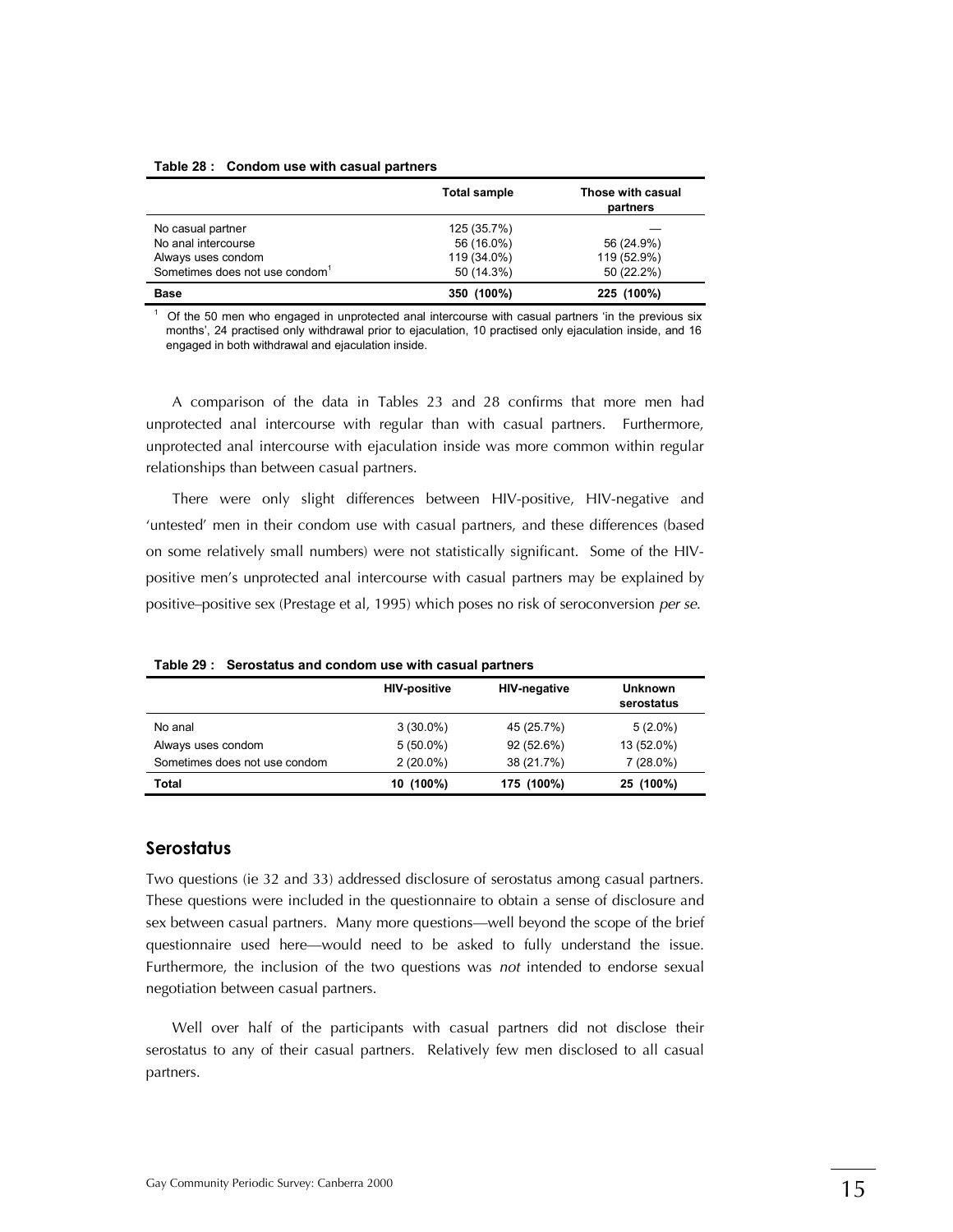| Told all<br><b>Total</b> | 37 (15.8%)<br>234 (100%) |
|--------------------------|--------------------------|
| Told some                | 42 (17.9%)               |
| Told none                | 155 (66.2%)              |

Table 30 : Disclosure of serostatus to casual partners

Likewise, well over half of the participants with casual partners were not told the serostatus of their casual partners. Relatively few men were routinely disclosed to by casual partners.

|              | $1.4810$ viii vadati partiidid aldeledale olideledatad te partielpallte |
|--------------|-------------------------------------------------------------------------|
| Told by none | 156 (66.4%)                                                             |
| Told by some | 50 (21.3%)                                                              |
| Told by all  | 29 (12.3%)                                                              |
| <b>Total</b> | 235 (100%)                                                              |

Table 31: Casual partners' disclosure of serostatus to participants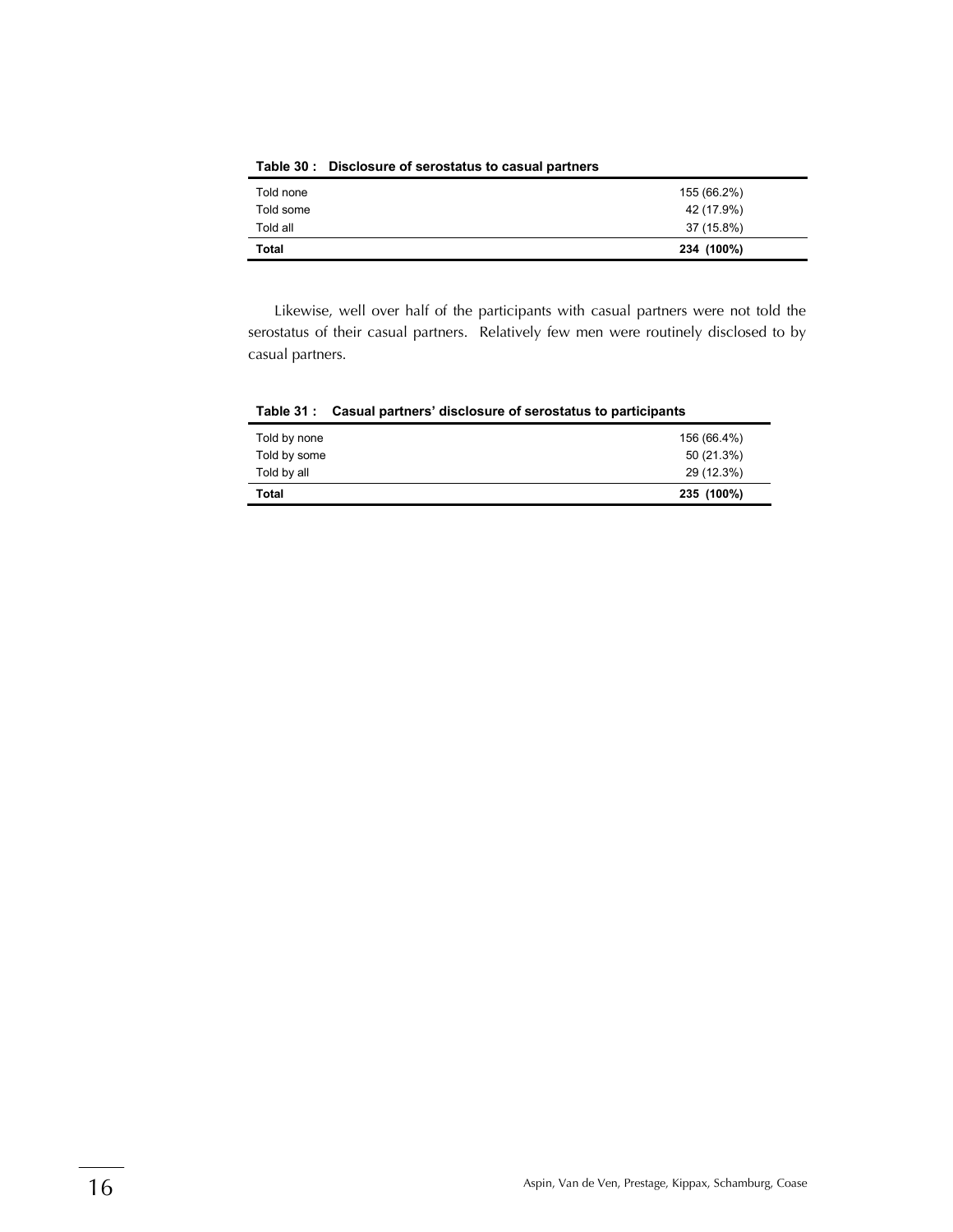## STIs and sources of information

#### Sexually transmissible infections

A small number of men reported having had a sexually transmissible infection 'in the previous six months'.

| $1.4810$ v= $1.9070401$ ; $0.41101111001810$ $11110001010$ |            |
|------------------------------------------------------------|------------|
| Gonorrhoea                                                 | 6(1.7%)    |
| Chlamydia/NSU                                              | $8(2.3\%)$ |
| Genital warts                                              | $9(2.6\%)$ |
| Syphilis                                                   | $2(0.6\%)$ |
|                                                            |            |

#### Table 32: Sexually transmissible infections

Note: These categories are not mutually exclusive.

Men were asked to indicate where they got information about sexual health and safe sex. The most common sources of information were the gay media, brochures and pamphlets, friends and the AIDS Action Council of the ACT.

|  | Table 33: Sources of sexual health and safe sex information |  |  |
|--|-------------------------------------------------------------|--|--|
|--|-------------------------------------------------------------|--|--|

| Gay media                 | 213 (60.9%) |
|---------------------------|-------------|
| Posters and brochures     | 211 (60.3%) |
| Friends                   | 187 (53.4%) |
| AIDS Action Council/ACT   | 180 (51.4%) |
| Internet                  | 132 (37.7%) |
| Other AIDS organization   | 123 (35.1%) |
| Other doctor              | 114 (32.6%) |
| Straight media            | 105 (30.0%) |
| Gay doctor                | 92 (26.3%)  |
| Sexual health centre      | 70 (20.0%)  |
| Other health professional | 68 (19.4%)  |
| Gay counselling service   | 42 (12.0%)  |
| Community health centre   | 42 (12.0%)  |

Note: These categories are not mutually exclusive.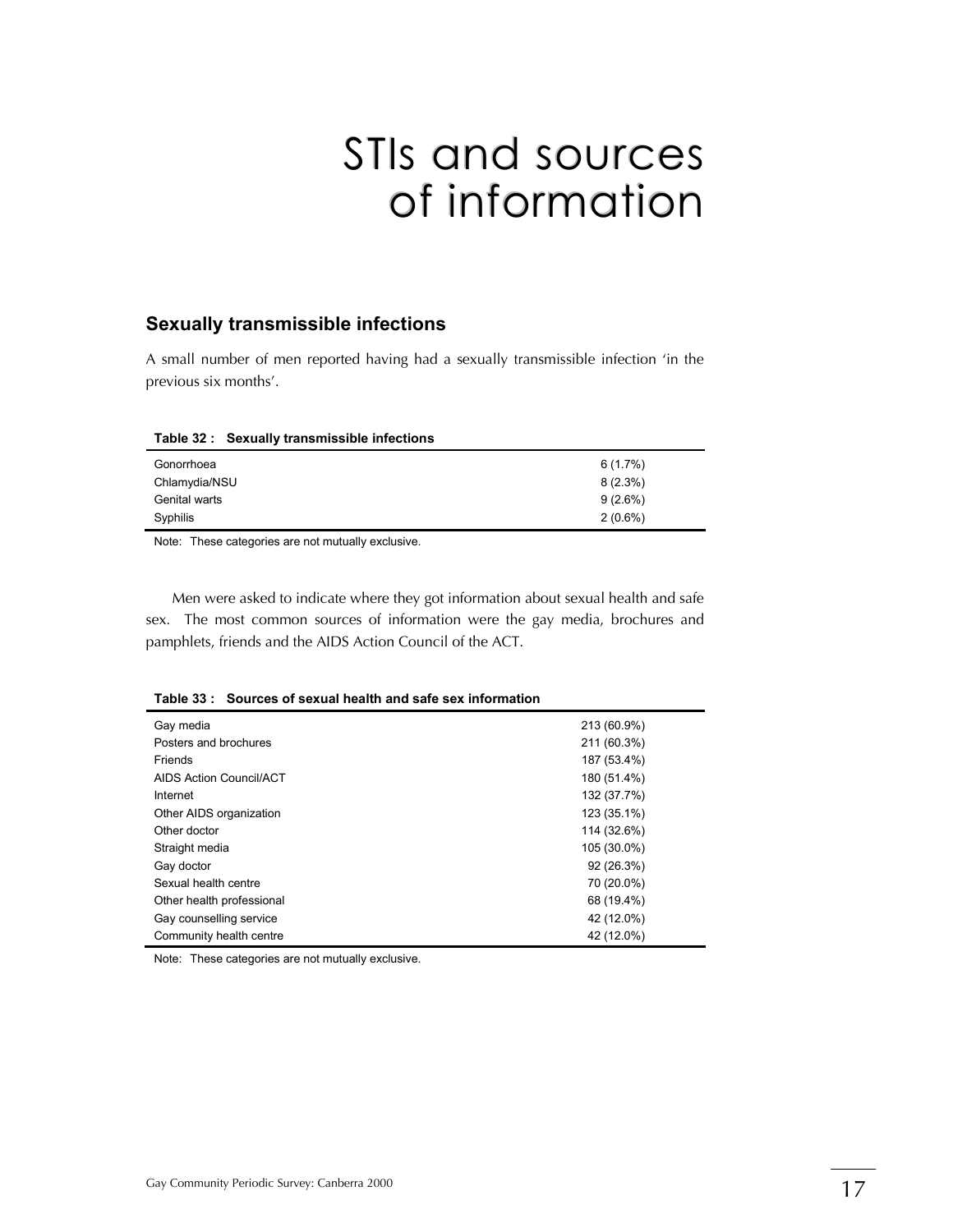## **Discussion**

The findings from the first Canberra Gay Community Periodic Survey conducted during November 2000 provide a snapshot of the social and sexual lives of gay men in Canberra. Many of the results parallel findings from Gay Community Periodic Surveys in other Australian cities, for example Sydney (Prestage et al, 1996; Van de Ven et al, 1997), reinforcing the notion that in some respects the gay cultures in the capital cities of Australia are very similar.

The 350 participants were recruited at two gay events, one gay site and at Fair Day. They were predominantly of 'Anglo-Australian' background and worked in professional/managerial or white-collar occupations.

Most of the participants identified as gay or homosexual. Correspondingly, most preferred to have sex with men only, reflected in the finding that 94% had not had sex with any women 'in the previous six months'. As a whole, the sample was quite involved socially in gay community with high levels of gay friendships and with much free time spent with gay men.

Ten per cent of the men had not been tested for HIV. The majority of those who had been tested for HIV had done so 'within the past year'. Overall, 6% of the men were HIV-positive.

As in similar surveys elsewhere (Prestage et al., 1999), approximately three quarters of the HIV-positive men were taking a combination therapy.

Most men reported 'current' sexual contact with at least one other man: just under a third of the men only had a regular partner; just under a third had a regular partner and either or both partners also had casual partners; and just over a quarter of the men only had casual partners. In the six months prior to the survey, approximately two thirds of the men had sex with regular partners and a similar proportion of the men had sex with casual partners.

Of the total sample and 'in the previous six months', 119 men  $(34%)$  had any unprotected anal intercourse with a regular partner and 50 men (14%) had any unprotected anal intercourse with a casual partner. Some of these men (19 all told) had unprotected anal intercourse with both regular and casual partners. The remainder of the men in the overall sample indicated no unprotected anal intercourse with either regular or casual partners.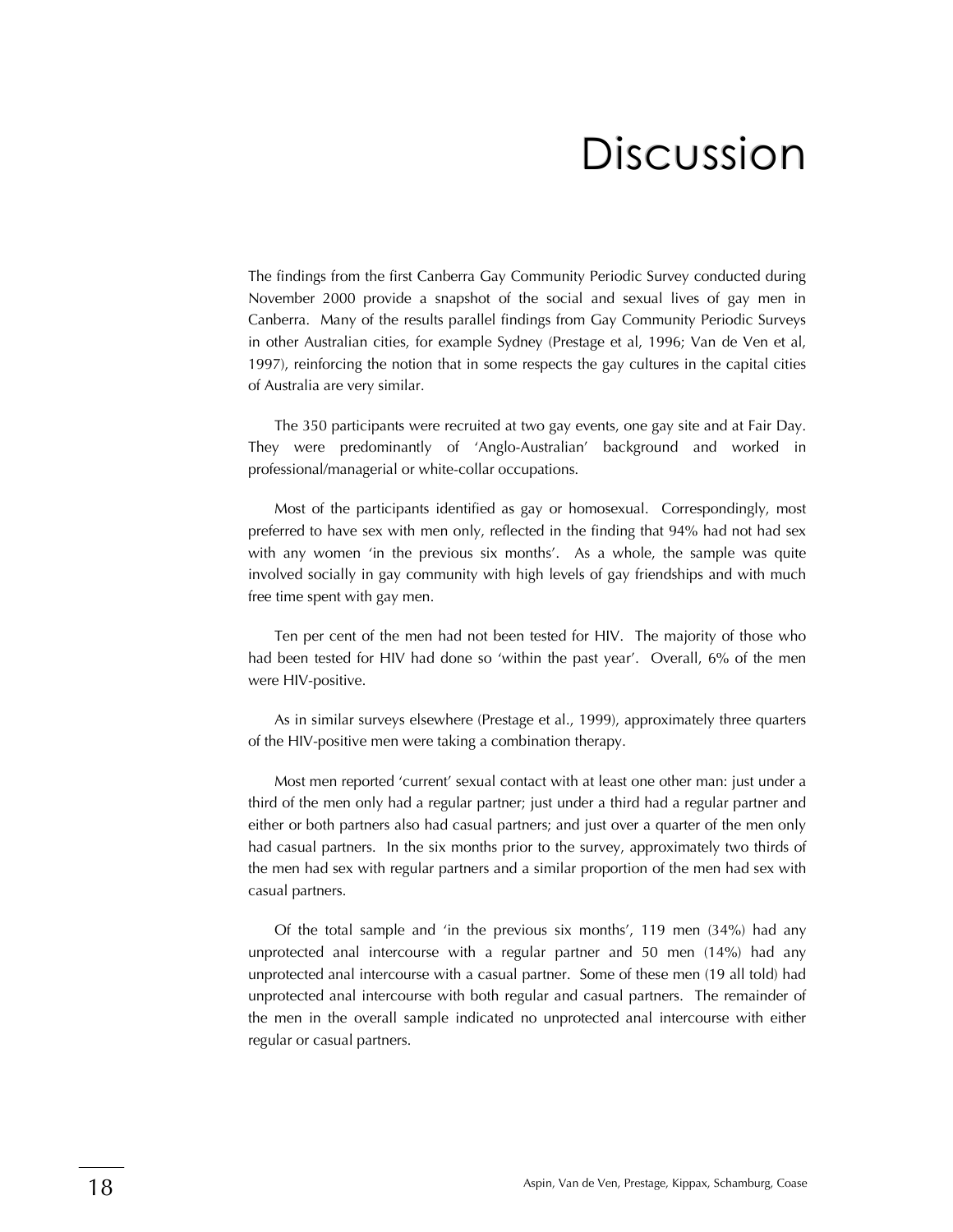Not unexpectedly, more men had unprotected anal intercourse with regular than with casual partners. As well, unprotected anal intercourse that involved ejaculation inside was much more likely to occur between regular than between casual partners.

Most men with regular partners had agreements about sex within and outside of their relationship. Within relationships, just over a quarter of the men agreed to anal sex with a condom. Approximately 40 per cent of men agreed to unprotected anal intercourse within the relationship. No men in regular relationships agreed to unprotected anal intercourse with casual partners.

In general, the men did not routinely disclose their serostatus to casual partners. Similarly, they most commonly did not know the serostatus of their casual partners. Two thirds of the men never disclosed their serostatus to casual partners and a similar proportion of the men were never disclosed to by casual partners.

Very few men reported having had a sexually transmissible infection 'in the previous six months', with genital warts and chlamydia being the most commonly reported infections.

The most common sources of sexual health and safe sex information were the gay media, posters and brochures, friends and the AIDS Action Council of the ACT.

In conclusion, the 2000 Canberra Gay Community Periodic Survey was conducted very successfully and has provided evidence that can be used by community members, educators, policy makers and others in developing programs aimed at sustaining and improving gay men's sexual and social health. Recruitment at the Fair Day, the two community events and the gay site attracted a reasonably large sample of gay. The resulting data are robust and comparisons with other studies are suggestive of sound reliability.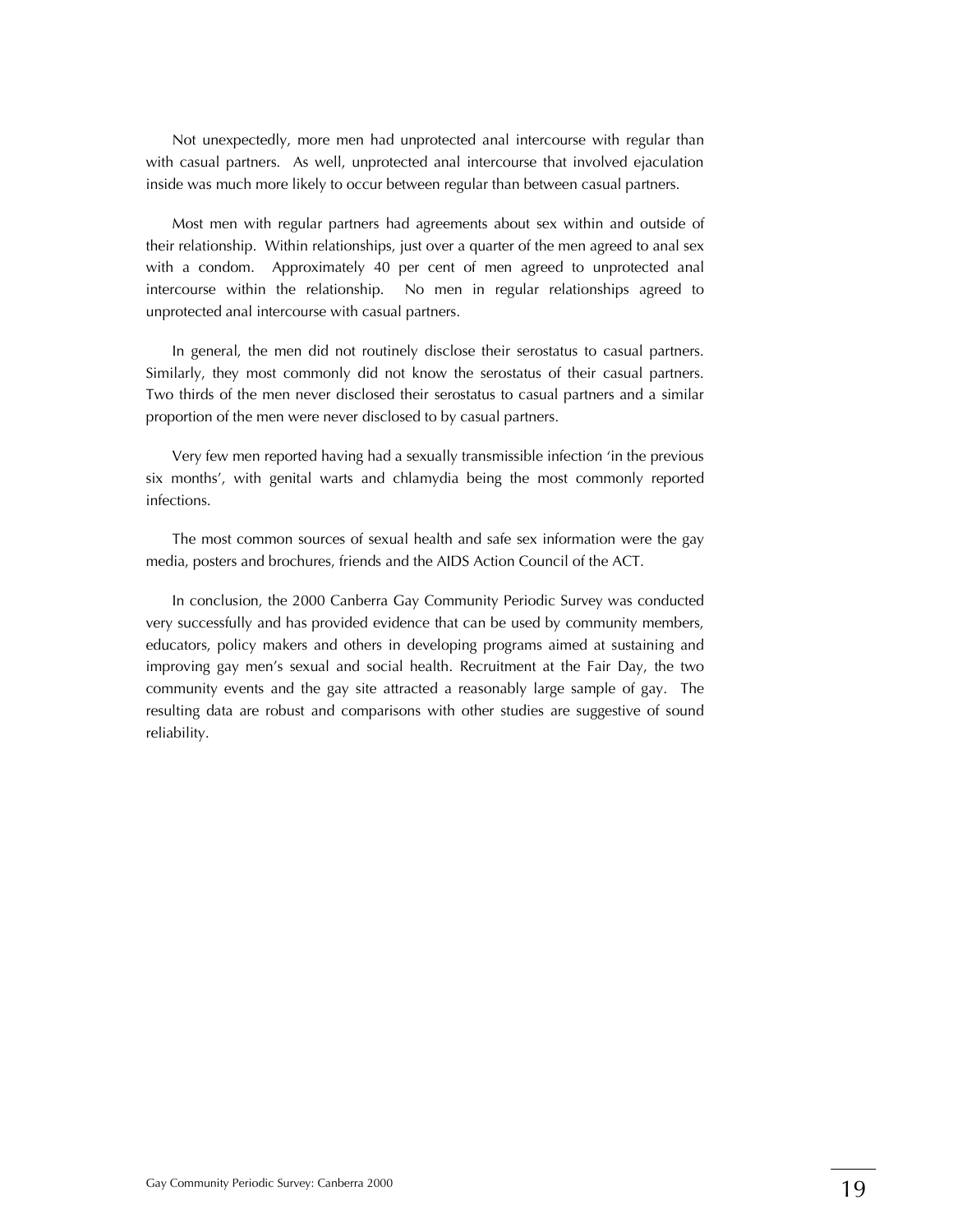## References

Connell, R., Dowsett, G., Rodden, P. & Davis, M. (1991). Social class, gay men and AIDS prevention. Australian Journal of Public Health 15, 178-189.

Hood, D., Prestage, G., Crawford, J., Sorrell, T. & O'Reilly, C. (1994). *Bisexual activity and non gay-attachment. A report on the BANGAR project*. Western Sydney Area Health Service.

Prestage, G., Kippax, S., Noble, J., Crawford, J., Baxter, D. & Cooper, D. (1995). *A demographic, behavioural and clinical profile of HIV-positive men in a sample of homosexually active men in Sydney, Australia*. Sydney: HIV, AIDS & Society Publications.

Prestage, G., Kippax, S., Van de Ven, P., French, J., Richters, J., Campbell, D., Crawford, J., Grulich, A., Kinder, P. & Kaldor, J. (1996). *Sydney gay community periodic survey: February 1996*. Sydney: HIV AIDS & Society Publications.

Prestage, G., Van de Ven, P., Knox, S., Grulich, A., Kippax, S. and Crawford, J. (1999). *The Sydney Gay Community Periodic Surveys 1996-1999. Changes over time.* Sydney: National Centre in HIV Social Research.

Van de Ven, P., Kippax, S., Crawford, J., French, J., Prestage, G., Grulich, A., Kaldor, J. & Kinder, P. (1997). Sexual practices in a broad cross-sectional sample of Sydney gay men. Australian and New Zealand Journal of Public Health 21, 762–766.